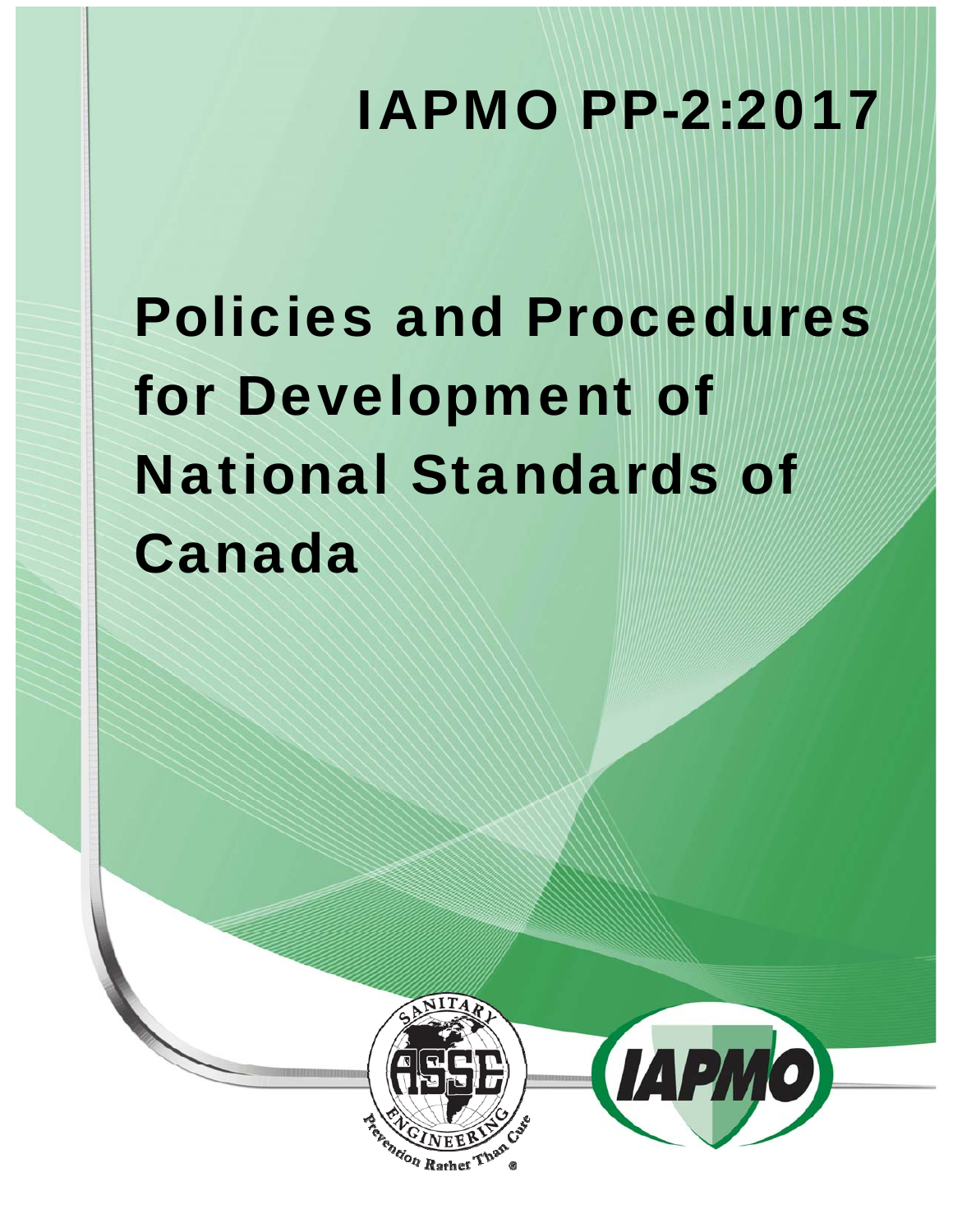**IAPMO PP‐2‐2017 Policies and Procedures for Development of National Standards of Canada**  Published: December 2017

Published by **International Association of Plumbing and Mechanical Officials (IAPMO)**  5001 East Philadelphia Street, Ontario, California, 91761, USA 1‐800‐854‐2766 • 1‐909‐472‐4100

Visit the IAPMO Online Store at: www.IAPMOstore.org Visit the IAPMO Standards website at: www.IAPMOstandards.org

Copyright © 2017 by International Association of Plumbing and Mechanical Officials (IAPMO) All rights reserved.

No part of this publication may be reproduced in any form, in an electronic retrieval system or otherwise, without prior written permission of the publisher.

Printed in the United States of America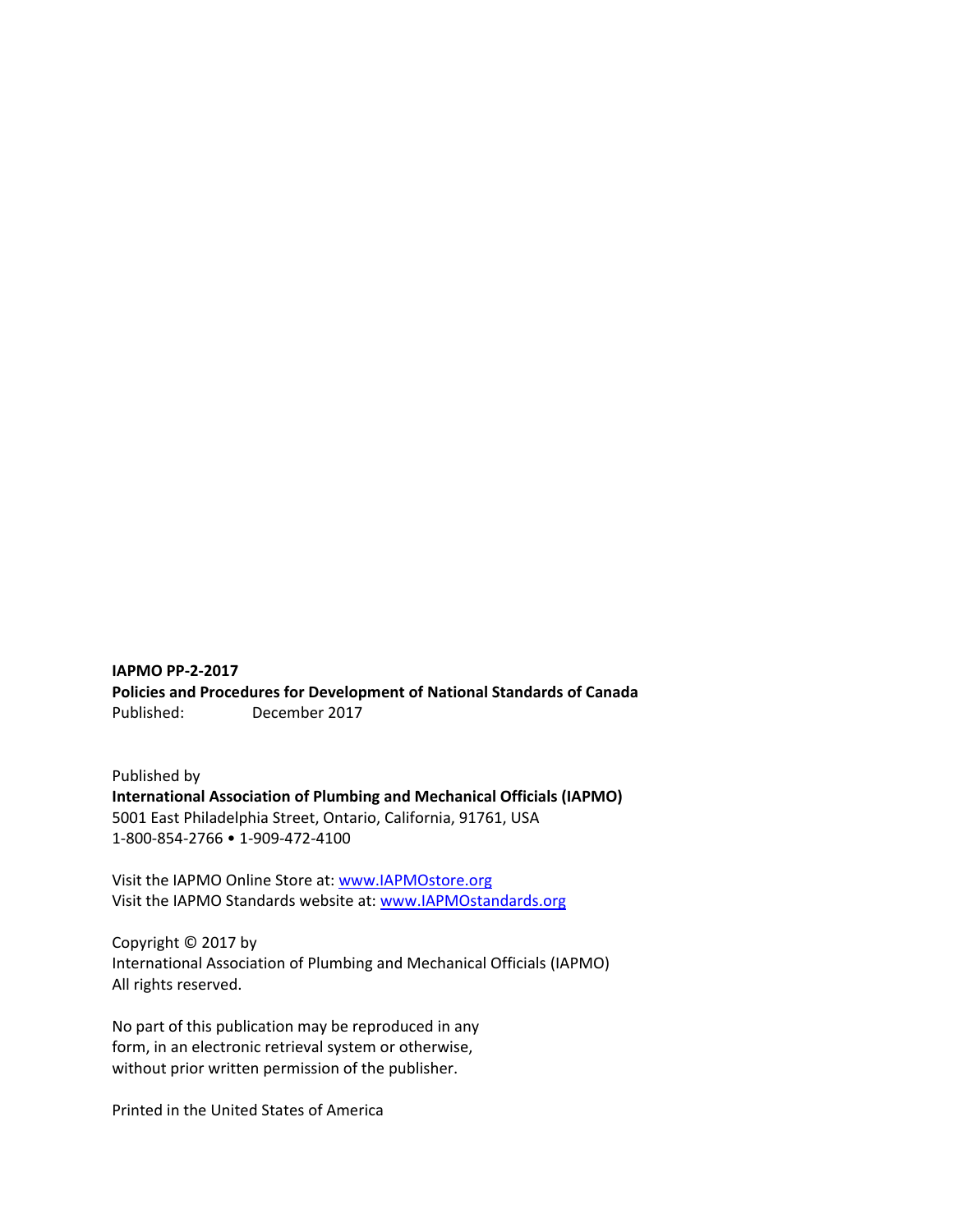# *Contents*

#### **0 Scope**

#### **1 General**

- 1.1 Administration
- 1.2 Development and Maintenance
- 1.3 Standards Development Objectives
- 1.4 Front Matter, Introduction and Content

#### **2 Organization of Standards Committees**

- 2.1 Standards Committees
- 2.2 Secretariat
- 2.3 Official Records
- 2.4 Executive Committee
- 2.5 Correspondence

#### **3 Standards Committee**

- 3.1 General
- 3.2 Applications and Appointments
- 3.3 Interest Categories
- 3.4 Balance of Representation
- 3.5 Standards Committee Officers
- 3.6 Size of Standards Committees
- 3.7 Alternates
- 3.8 Representation of Organizations
- 3.9 Termination of Membership
- 3.10 Changes in Employment or Affiliation
- 3.11 Subcommittees

#### **4 Meetings**

- 4.1 Notification
- 4.2 Guests (Open Meetings)
- 4.3 Executive Sessions
- 4.4 Quorum
- 4.5 Parliamentary Procedures

#### **5 Notifications, Development, Public Review, and Publishing**

- 5.1 Notifications of Standards Activities
- 5.2 Processing of Public Review Comments
- 5.3 Recording, Publishing, and Maintenance Including Amendments Reaffirmations and Withdrawals

#### **6 Voting Procedures**

- 6.1 General
- 6.2 Ballots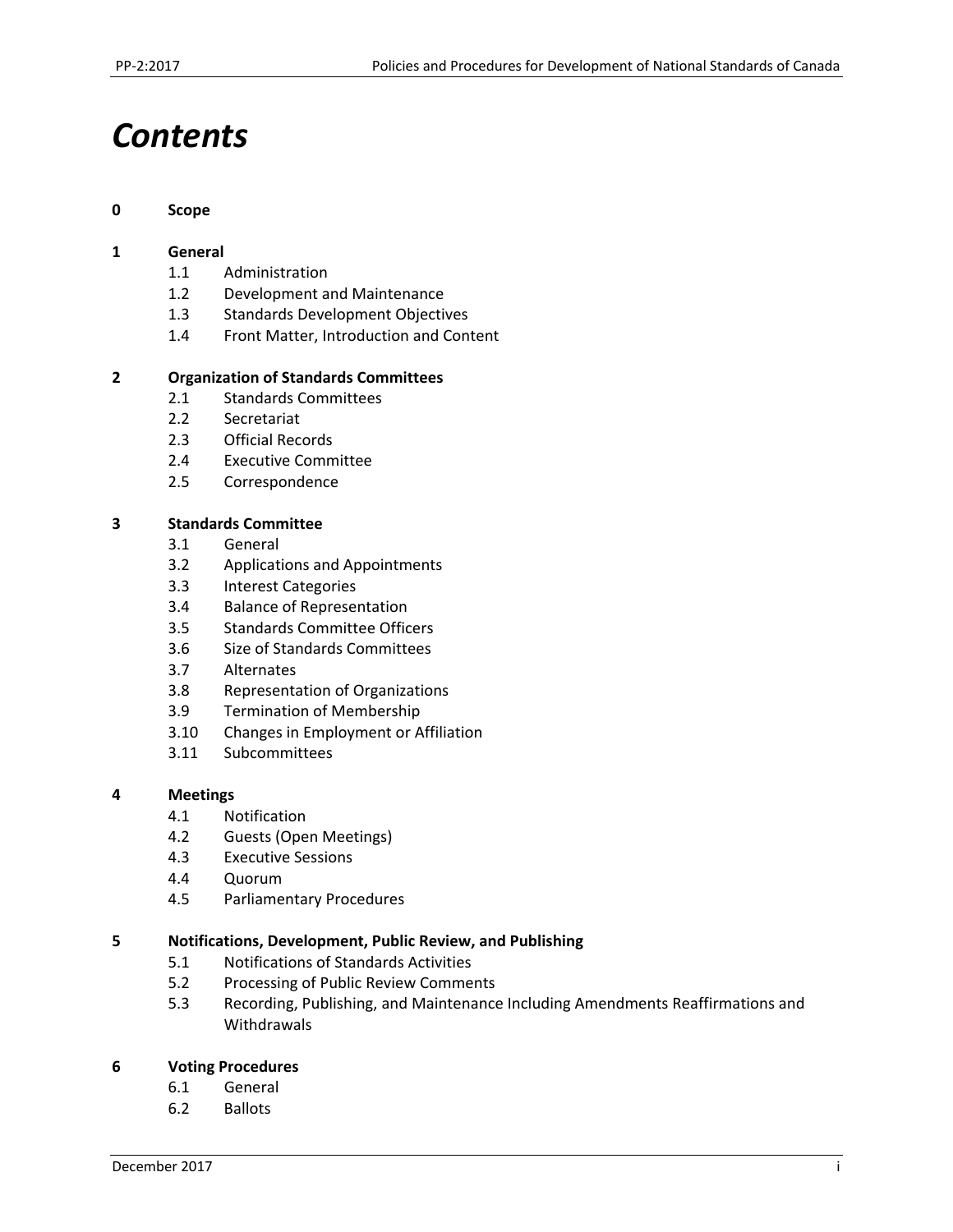- 6.3 Voting
- 6.4 Voting Period
- 6.5 Numerical Criteria for Approvals
- 6.6 Ballot Records
- 6.7 Negative Votes
- 6.8 Negative and Abstention without Justification
- 6.9 Comments
- 6.10 Late Votes

#### **7 Interpretations, Inquiries and Requests**

- 7.1 Definition
- 7.2 Requests
- 7.3 Processing Interpretations
- 7.4 Accepting Requests for Interpretation
- 7.5 Notification of Interpretations
- 7.6 Inquiries and Complaints
- 7.7 Information Requests

#### **8 Complaints and Appeals**

- 8.1 Complaints
- 8.2 Process
- 8.3 Response
- 8.4 Appeals Panel
- 8.5 Conduct of Hearing
- 8.6 Decision

#### **9. Price Fixing, Conflict of Interest, Metric, and Patent Policies**

- 9.1 Price Fixing
- 9.2 Conflict of Interest
- 9.3 Patent Policy
- 9.4 Units of Measurement
- 9.5 Date and Time Units

#### **10 Coordination and Harmonization**

- 10.1 Reference
- 10.2 Definition of Conflict
- 10.3 Standards Committees
- 10.4 ISO/IEC SCC Mirror Committees

#### **11 Revisions to These Policies and Procedures**

- 11.1 Proposals
- 11.2 Approval and Implementation
- **Annex A Referenced Documents**
- **Annex B IAPMO Standards Committees**
- **Annex C Standards Development Flow Chart**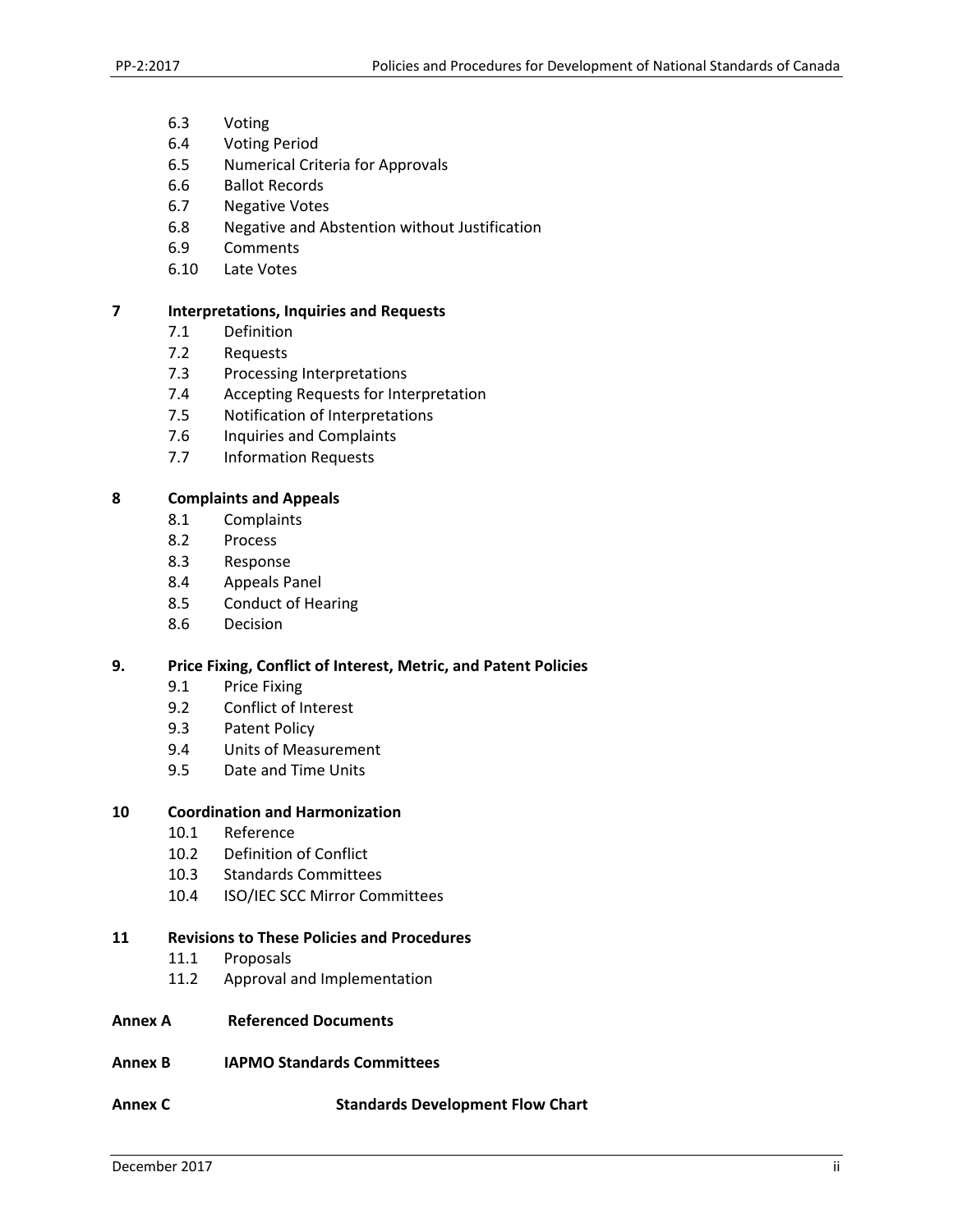# *IAPMO PP‐2:2017 Policies and Procedures for Development of National Standards of Canada*

# **0 Scope**

#### **0.1 Development of Standards**

This document, together with the Standards Council of Canada (SCC): *Canadian Standards Development, Program Overview* sets forth the policies and procedures for the consensus development of IAPMO Canadian standards, for composition, dimensions, and mechanical and physical properties of materials, fixtures, devices, and equipment used or installed in plumbing, mechanical, or building systems. **Note:** *In this document National Standard of Canada (NSC) are referred to as "Standards".* 

#### **0.2 Policies and Procedures Language**

In these *Policies and Procedures*,

- (a) "shall" is used to express a requirement, i.e., a provision that the user is obliged to satisfy to comply with this document;
- (b) "should" is used to express a recommendation but not a requirement;
- (c) "may" is used to express an option or something permissible within the scope of this document; and
- (d) "can" is used to express a possibility or a capability.

# **1 General**

#### **1.1 Administration**

These *Policies and Procedures* shall govern the activities of the International Association of Plumbing and Mechanical Officials ("IAPMO") related to the development, approval, revision, reaffirmation, and withdrawal of standards.

#### **1.2 Development and Maintenance**

Development, reaffirmations, revisions, amendments/technical corrigenda (editorial changes), or withdrawal of standards shall be in accordance with Section 5.

#### **1.3 Standards Development Objectives**

#### **1.3.1 Objectives**

The objectives of Standards development are to promote health, welfare and safety of workers and consumers, the manufacturing of products, and expansion of green and emerging technology through development of safe and sustainable standards.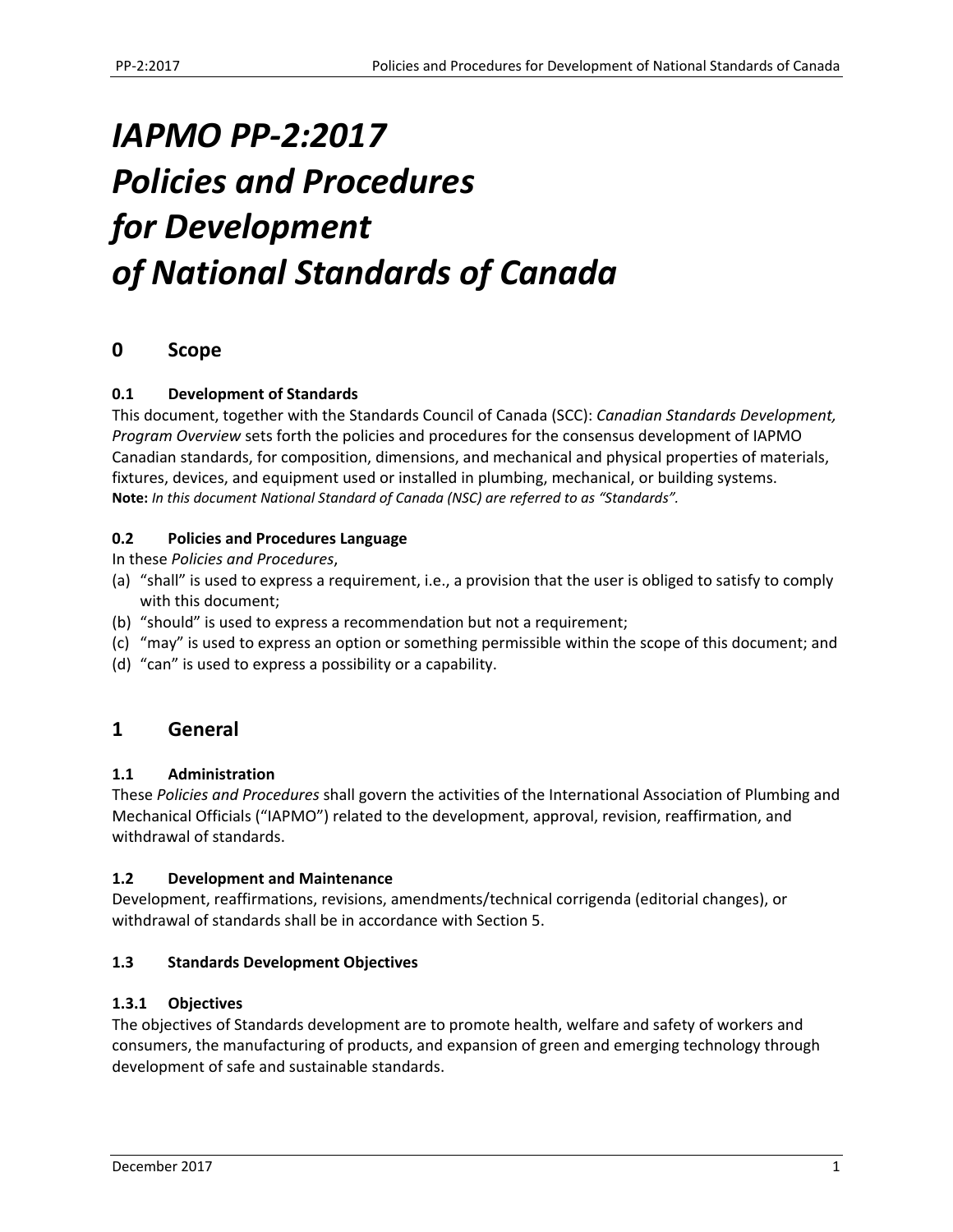#### **1.3.2 Performance**

Standards shall be expressed in terms of performance rather than design or descriptive characteristics whenever possible. When it is determined that it is not possible to express the requirements in terms of performance, a rationale should be identified.

#### **1.3.3 Conformity Assessment**

Standards intended for conformity assessment shall contain a clear statement to that effect in the introductory pages. Requirements in such standards shall have a stated purpose and be based on measurable terms, to the extent possible.

#### **1.3.4 Introductory Statement**

Standards shall include a statement in the introductory pages indicating that the standard was developed in compliance with SCC: *Canadian Standards Development, Requirements & Guidance – Accreditation of Standards Development Organizations*.

#### **1.3.5 Availability in Both Official Languages**

#### **1.3.5.1 General**

Canadian standards shall be published in both English and French except when it is determined in accordance with Section 1.3.5.2 that a bilingual standard is not required.

#### **1.3.5.2 Determination**

The following criteria shall be applied to determine when a bilingual standard is not required:

- (a) no stakeholders' need;
- (b) no user base need;
- (c) no Authority Having Jurisdiction need;
- (d) no health and safety related needs;
- (e) for adoptions: no availability of International Standard, regional standard or other deliverable from source; and
- (f) for adoptions: no agreement with source committee to facilitate official translation.

The above criteria (a‐f) shall be applied at any point, when the need is identified.

#### **1.3.6 Strategic Need**

The strategic need of key stakeholders and confirmation expressing the need (e.g. Authority Having Jurisdiction, industry, government, consumers) shall be identified. This includes:

- (a) strategic need of key stakeholder (e.g. legislator, industry, government, consumers);
- (b) type of standard (international, regional, domestic standards and harmonization need);
- (c) up‐to‐date vs. outdated standard to ensure latest innovative/technology/safety features available for businesses;
- (d) intended to support national/regional/international certification programs;
- (e) stakeholder intention to transition to different standard;
- (f) type of maintenance (periodic, continuous, stabilized, best before date); and
- (g) use of "CAN" descriptor.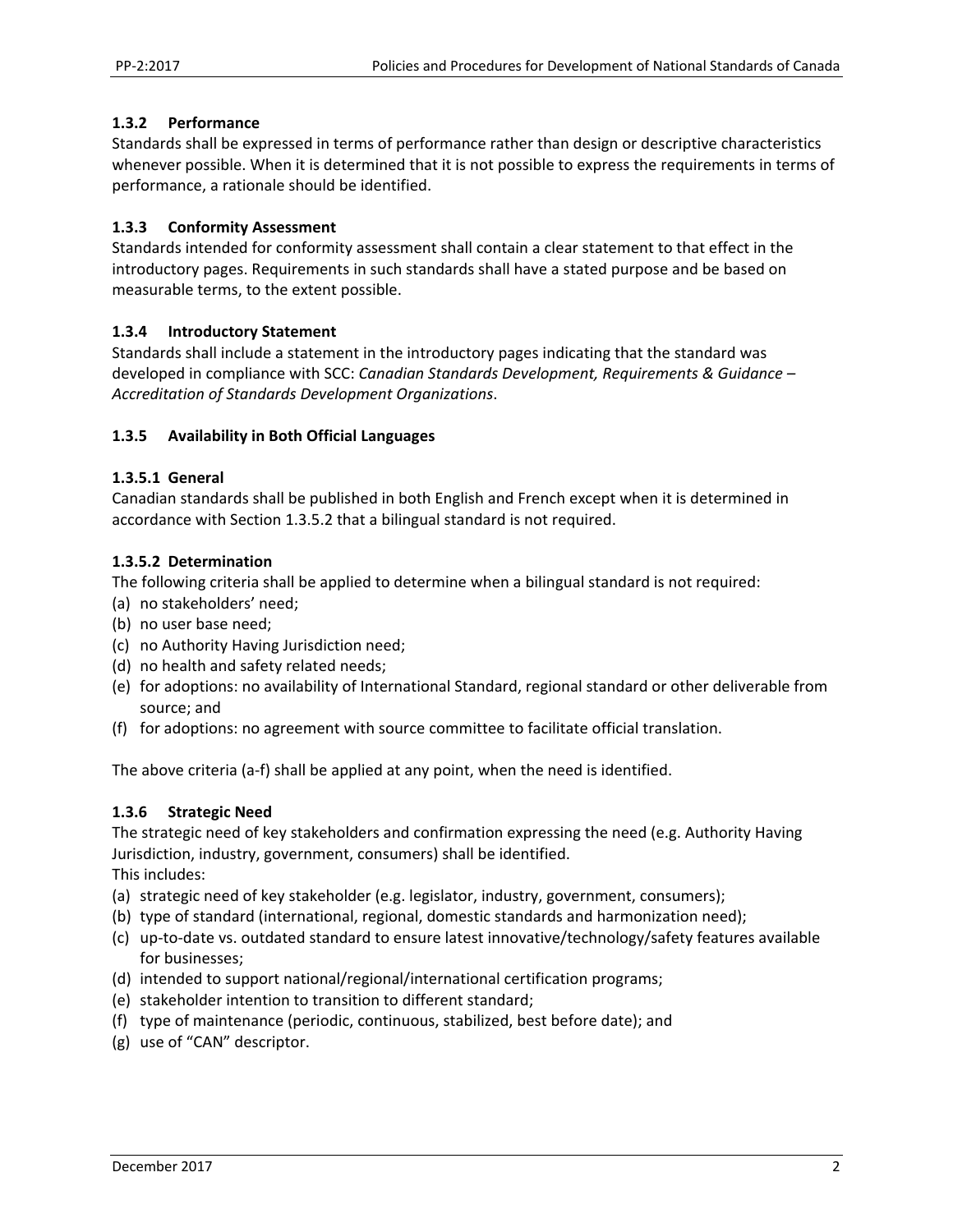#### **1.3.7 Geographical Representation**

The standards committee shall include Canadian geographical representation appropriate to the subject area covered by the standard.

#### **1.3.8 Misleading Standards**

Standards shall be developed in such a manner as to minimize the possibility that the standards may be used to mislead consumers and other users of a product, process or service addressed by the standard. When identified, instances of standards being used to mislead should be resolved in accordance with the terms of this policy.

#### **1.3.9 Place of Origin**

Standards shall not intentionally be developed to create unnecessary obstacles to international or inter‐ provincial trade. Requirements such as third‐party certification, place of origin, and approval of authorities having jurisdiction shall not be normative. When identified such obstacles shall be removed from the normative text of the standard in accordance with these policies and procedures. Non‐ normative specifications may be included in the form of informative material.

#### **1.3.10 Safety Markings**

Standards, when required by the standards committee, shall include safety markings to address safety issues. The appropriate cautionary text shall be provided in both English and French. *Note: Safety markings depicting a graphical symbol without supplementary text are acceptable, such as the symbols provided in the International Standards series ISO 3864.* 

#### **1.3.11 National Adoption of International/Regional Standards and Other Deliverables**

In addition to these policies and procedures, IAPMO shall comply with the *Requirements & Guidance – National Adoptions of International/Regional Standards and Other Deliverables* when adopting an ISO, IEC, or regional standard as a NSC.

#### **1.4 Front Matter, Introduction and Content**

#### **1.4.1 Number and Title**

The "CAN" descriptor shall precede the standard designation based on the identified strategic need in accordance with Section 1.3.6.

#### **1.4.2 Front Cover Page**

The following items shall be included on the front cover page of the standard:

- (a) The bilingual SCC logo, placed with other organizational logos, if any, or at the bottom of the page; and
- (b) The bilingual National Standard of Canada Symbol (NSC Symbol) placed with other identifying symbols, if any, or near the top of the page.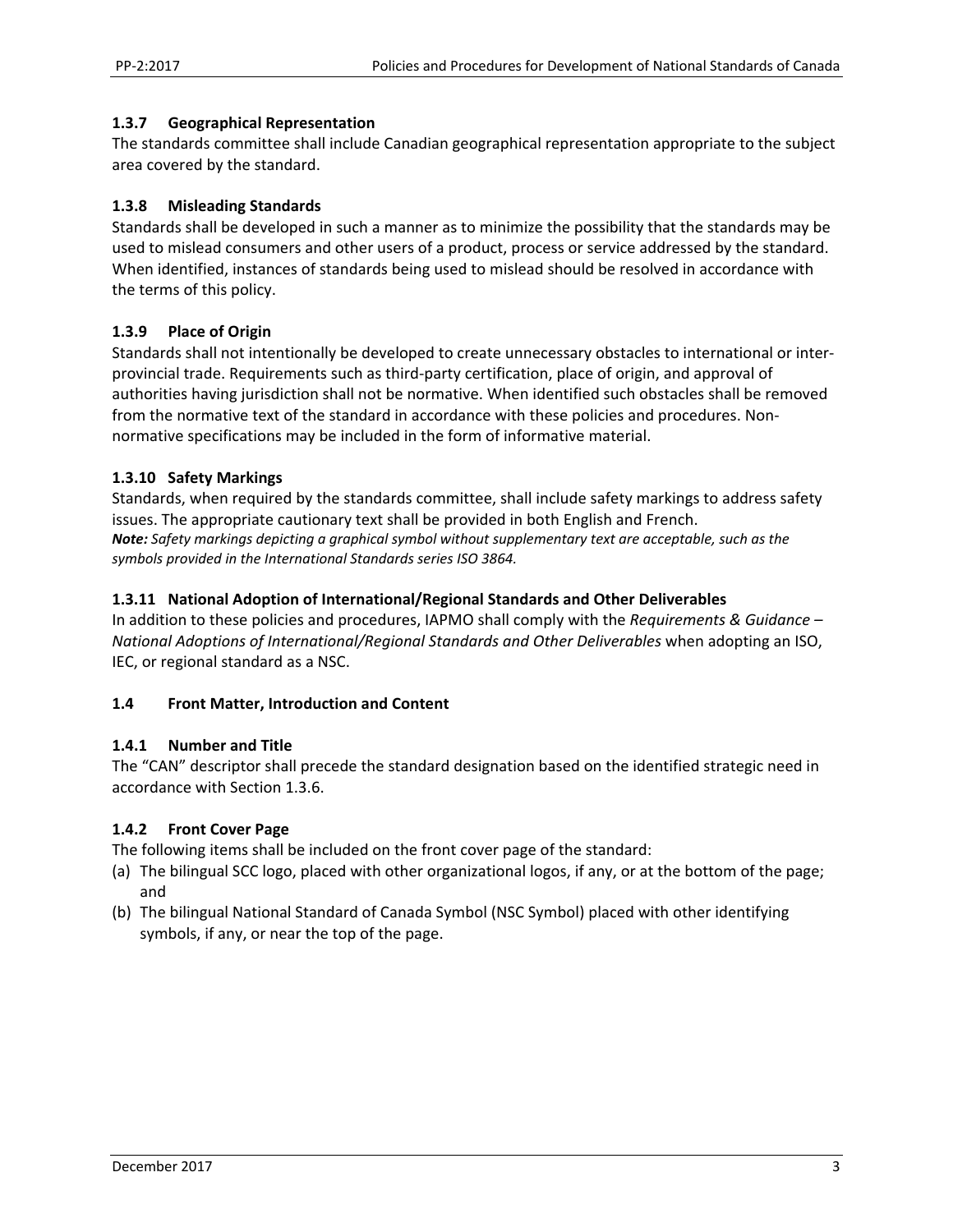#### **1.4.3 Introductory Pages**

The Standards shall have introductory pages with the following content in the language(s) appropriate to the standard:

- (a) the established timeline for review of the standard;
- (b) SCC foreword in accordance with the Canadian Standards Development Program Overview, Annex A;
- (c) statement indicating the standard was developed in compliance with the SCC Requirements and Guidance‐Accreditation of Standards Development Organizations;
- (d) the names of the standards committee members or the number of standards committee members representing the interest categories described in Section 3.3;
- (e) statement of availability of the Standard, English text in the French version, French text in the English version in accordance with the Canadian Standards Development – Program Overview, Annex B;
- (f) statement indicating it is the responsibility of the user of the standard to judge the suitability of the Standards for the user's purpose; and
- (g) ICS code(s).

#### **1.4.4 Normative Content**

The normative sections of Standards shall include the scope, normative references, technical requirements, and if applicable, normative annexes, and terms and definitions. If annexes are included, they shall be identified "normative" or "informative".

# **2 Organization of Standards Committees**

#### **2.1 Standards Committees**

The Standard Committee for a standard shall:

- (a) be established by IAPMO;
- (b) be responsible for developing and maintaining standards within IAPMO's scope of accreditation;
- (c) have a sufficiently diverse membership to ensure reasonable balance (see Section 3.2.3);
- (d) include Canadian representation; and,
- (e) not be dominated by any single interest group (see Sections 3.3 and 3.4).

#### **2.2 Secretariat**

The Executive Committee shall be responsible for maintaining the Secretariat for the Standards Committees. The actions and activities of the Secretariat may be assigned to the V.P of Codes and Standards or the Standards Development Engineer. The Secretariat shall:

- (a) organize the Standards Committees;
- (b) provide administrative support, including secretarial services such as distributing agendas and minutes;
- (c) process membership applications and notification of employment changes;
- (d) determine the size of the Standards Committees and subcommittees;
- (e) approve appointments of alternates;
- (f) maintain all records pertaining to the Standards Committees, including committee activities, assigned standards, and membership rosters of Standards Committees, subcommittees, and task groups;
- (g) issue formal notifications;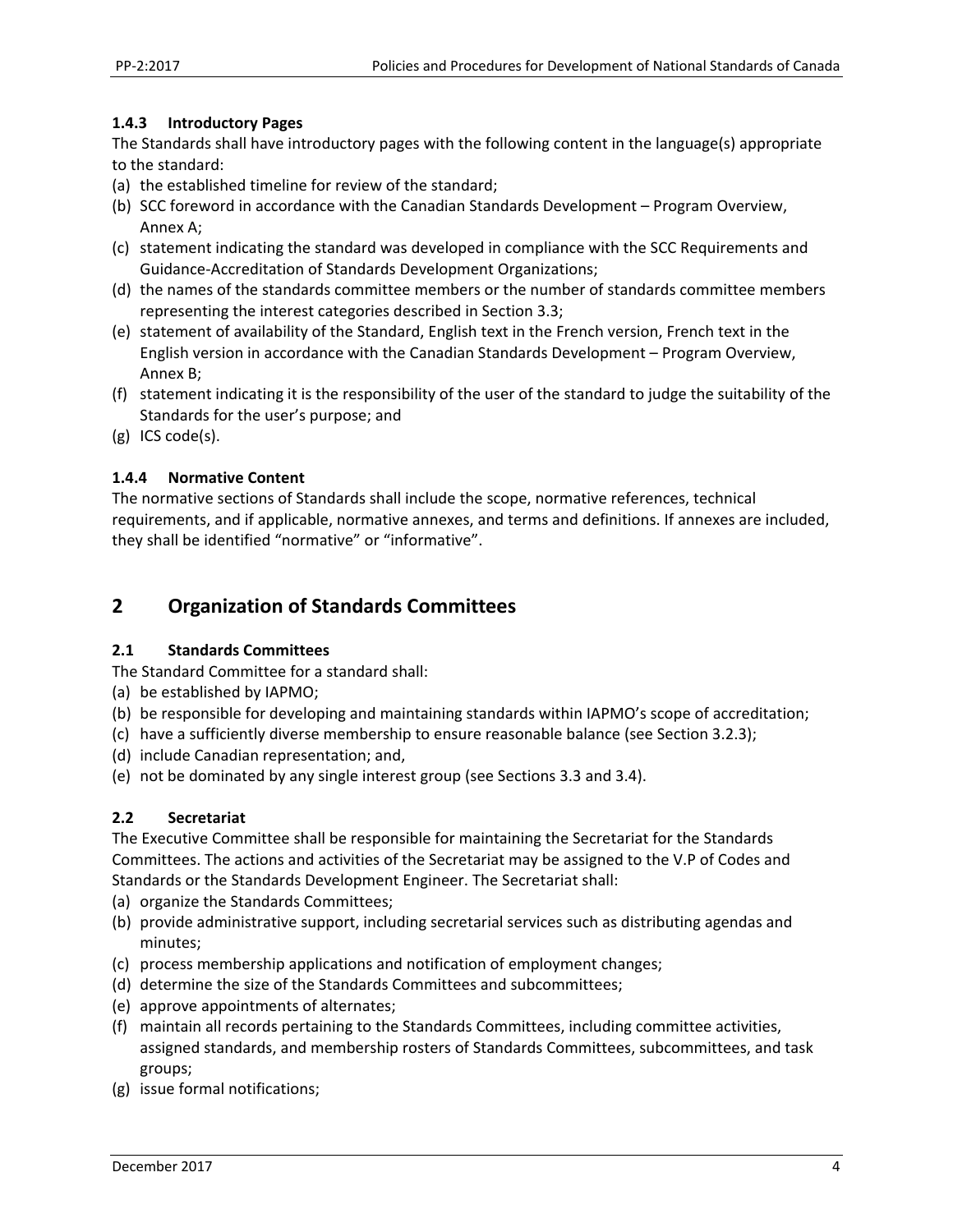- (h) offer standards for public review;
- (i) issue and administer ballots, conduct recorded votes at meetings, and participate in the resolution and disposition of negatives and late ballots;
- (j) publish approved standards and revisions thereto;
- (k) process interpretations;
- (l) oversee compliance with these *Policies and Procedures*, including legal review as necessary;
- (m) process appeals;
- (n) process revisions to these *Policies* and *Procedures*;
- (o) publish announcements in the media concerning standards activity, including work program announcements; and,
- (p) be responsible for ongoing maintenance and reporting of standards.

#### **2.3 Official Records**

#### **2.3.1 Availability**

Standards Committee records shall be available for directly and materially interested parties, subject to reasonable conditions of time, location, cost, and convenience.

#### **2.3.2 Retention**

Records related to new, revised, or reaffirmed standards shall be retained for a minimum of one complete standards cycle (i.e., until the standard is revised, withdrawn, or reaffirmed). Records concerning withdrawn standards shall be retained for at least five years from the date of withdrawal, or for a duration consistent with the audit schedule.

#### **2.4 Executive Committee**

The IAPMO Executive Committee shall:

- (a) consist of the VP of Codes and Standards Development, Executive VP of Business & Product Development, and an IAPMO Representative;
- (b) revise and approve these *Policies and Procedures*;
- (c) appoint the secretary of the respective Standards Committees;
- (d) work with the chairperson and secretary of the respective Standards Committee to govern the Standards Committees, which includes:
	- (i) appointing Standards Committee officers, upon consideration of recommendations from the respective Standards Committee;
	- (ii) appointing and categorizing Standards Committee members, upon consideration of recommendations from the respective Standards Committee chairperson;
	- (iii) terminating Standards Committee members; and
	- (iv) conducting periodic reviews of the Standards Committee membership, considering expertise, balance, geographical representation, and individual contributions, and taking into account changes in the nature of the committee's scope and changes in the interests of its members.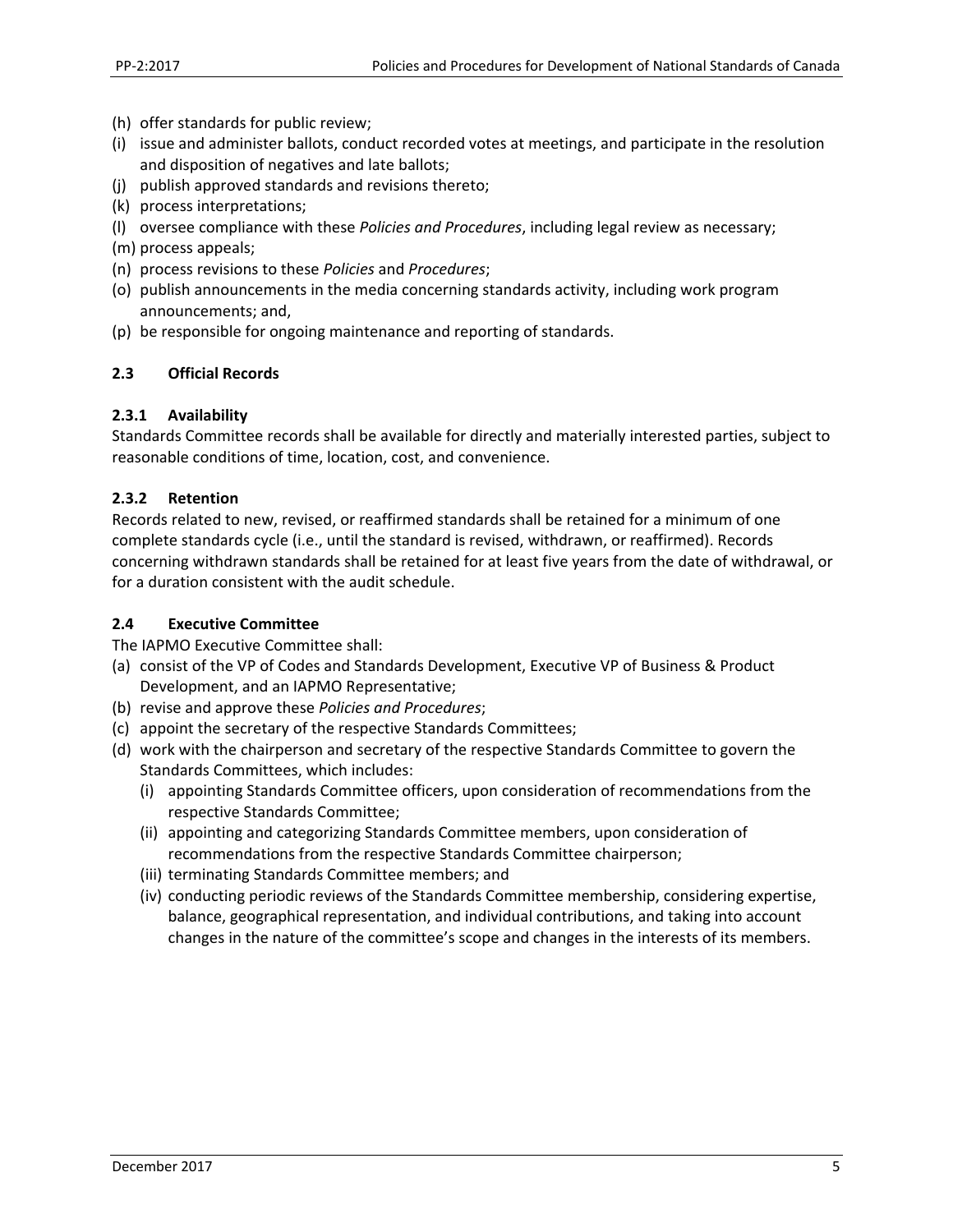#### **2.5 Correspondence**

#### **2.5.1 General**

Correspondence from a Standards Committee or subcommittee member to the entire membership shall be forwarded to the Secretariat for approval and distribution. All official Standards Committee and subcommittee correspondence (e.g., meeting notices, agendas, reports and ballots) shall be distributed by the Secretariat. Copies of all correspondence between Standards Committee and subcommittee members, related to IAPMO standards activities, shall be forwarded to the Secretariat.

#### **2.5.2 Confidentiality**

All Standards Committee or subcommittee correspondence shall be considered privileged and confidential and shall not be used for publication or reference.

#### **2.5.3 External Correspondence**

External inquiries related to the Standards Committees, subcommittees and standards shall be directed to the Secretariat. Standards Committee and subcommittee members should advise individuals who contact them that responses to all inquiries are handled by the Secretariat.

# **3 Standards Committee**

#### **3.1 General**

Membership on Standards Committees shall be open to all stakeholders, subject to the procedures in Sections 3.2 through 3.10.

#### **3.2 Applications and Appointments**

#### **3.2.1 Application**

Individuals seeking membership on a Standards Committee shall submit a written request to the Secretariat indicating their interest in the work of the Standards Committee and their qualifications, willingness to participate, and affiliation(s) that might affect their classification. Applicants shall identify their interest category (see Section 3.3).

#### **3.2.2 Process**

The Secretariat shall process all membership applications and notify the applicants and the Standards Committees of the actions taken on applications and their right to appeal (see Section 8). The secretariat shall document efforts to address the challenges of finding resources for participation.

#### **3.2.3 Considerations**

Members from diverse interest categories shall be sought with the objective of balance. In accepting or rejecting applicants, consideration shall be given to the following:

- (a) need for active participation by members of each interest group;
- (b) balance of members for each interest group;
- (c) potential for dominance by members of a single interest group;
- (d) extent of interest expressed by the applicant and willingness to participate; and
- (e) qualifications and ability to materially contribute to the work of the Standards Committee.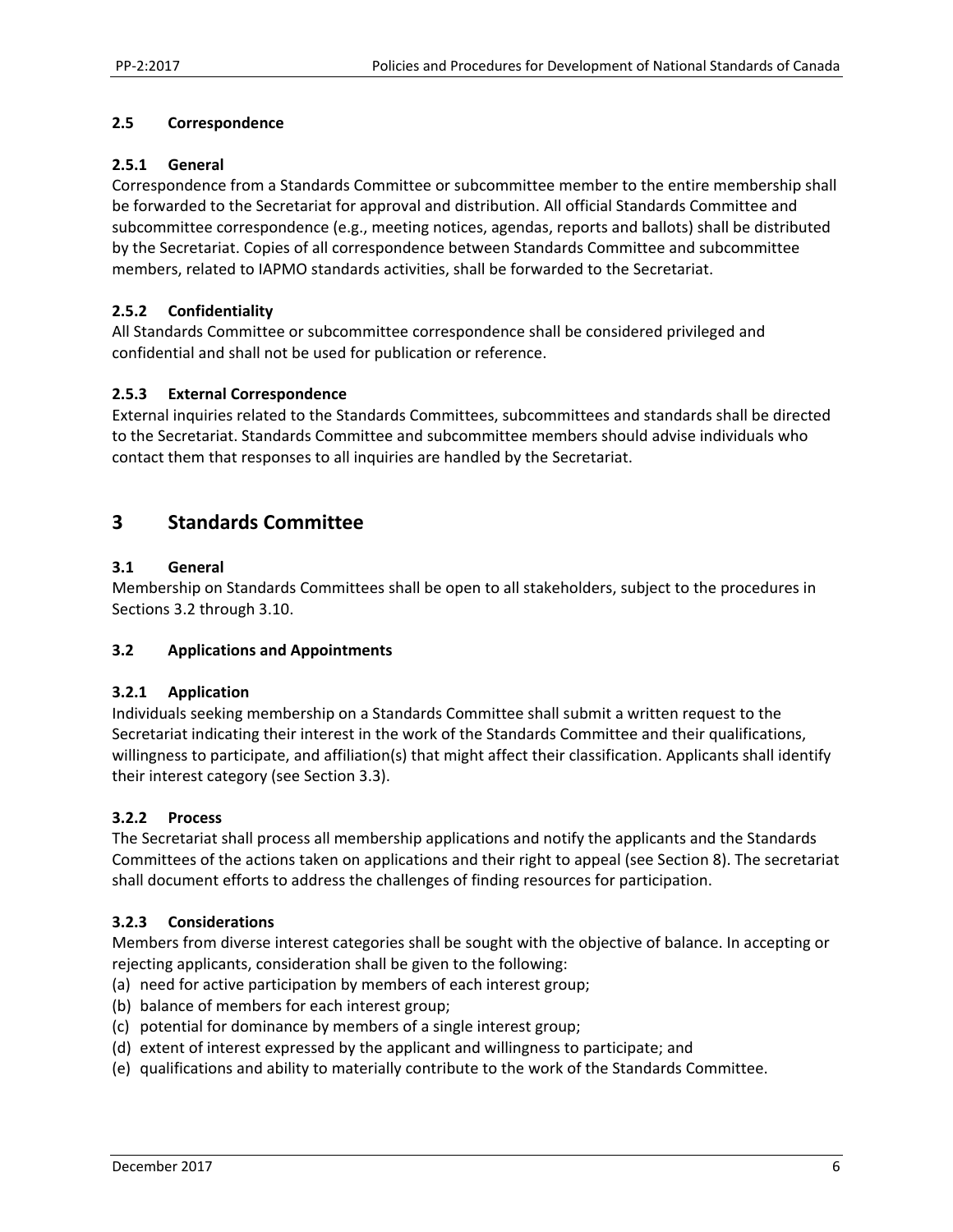#### **3.2.4 Appointments**

Following consideration of the applications, the Executive Committee, upon consideration of recommendations from the respective Standards Committee chairperson, shall decide whether the applicant should be appointed as a member or not (i.e., accept or reject the application). Members shall be notified, in writing, when they are appointed to or removed from the Standards Committees.

#### **3.2.5 Term**

Members shall be appointed for 2‐year terms and be eligible for reappointment.

#### **3.3 Interest Categories**

#### **3.3.1 General**

Members appointed to serve on the Standards Committee shall be classified as a representative in one of the following definitions:

- (a) *Producer (Manufacturer) Interest* this category shall include those who are predominantly involved in the production (i.e., manufacture), promotion, retailing, or distribution of the subject products, materials, or services (e.g., manufacturers, distributors, licensors, developers, associations of any of these groups, and professional consultants to any of these groups).
- (b) *User Interest* this category shall include those who are subject to the provisions of the standards or who voluntarily use the standards (e.g., testing laboratories, certification bodies, regulatory agencies, and standards developing organizations).
- (c) *General Interest* this category shall include those who are neither producers nor users (e.g., academics, consumers, contractors and subcontractors, construction labor organizations, educators, researchers, and technical societies).

#### **3.4 Balance of Representation**

To ensure that Standards Committees have balanced representation, no single interest category shall constitute a majority of the voting membership of a Standards Committee.

#### **3.5 Standards Committee Officers**

#### **3.5.1 Structure**

Each Standards Committee shall have a Chairperson and Secretary. The Standards Committee or Executive Committee may also appoint a Vice Chairperson.

#### **3.5.2 Term**

Standards Committee officers shall be appointed for 2‐year terms and are eligible for reappointment.

#### **3.6 Size of Standards Committees**

The Executive Committee shall determine the size of each Standards Committee (minimums and maximums) to ensure that

- (a) all necessary interests are adequately represented;
- (b) balance of representation is maintained and there is appropriate Canadian participation; and
- (c) the Standards Committee is able to function efficiently.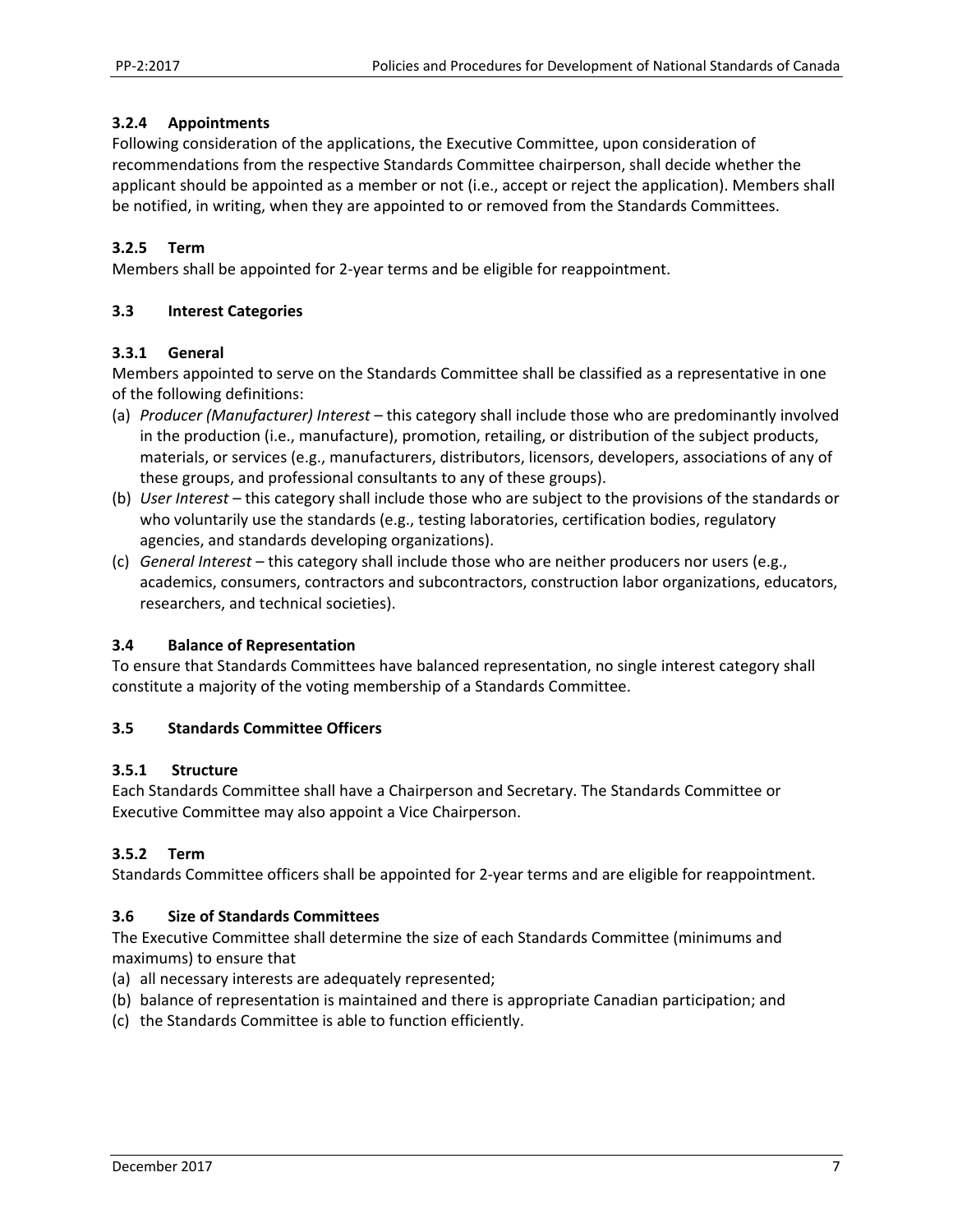#### **3.7 Alternates**

Committee members may appoint standing alternates subject to the approval of the Executive Committee. The alternate's expertise should correspond to the member's interest category. Each alternate shall represent only one voting member.

**Note:** *An alternate is an individual authorized to act for a member of a committee in that member's absence.* 

#### **3.8 Representation of Organizations**

There shall be no more than one voting member from any given company or organization on any given Standards Committee.

#### **3.9 Termination of Membership**

The Executive Committee may terminate the membership of an individual on a Standards Committee for cause, including inactivity. A Standards Committee member shall be considered inactive for failure to:

- (a) return two successive ballots; or
- (b) attend at least one Standards Committee, subcommittee, or task group meeting in a three‐year period.

#### **3.10 Changes in Employment or Affiliation**

#### **3.10.1 Notification of Changes**

Standards Committee members shall notify the Secretariat of any changes in employment or affiliation affecting his or her categorization or voting interest and shall submit a new application if continued membership on the Standards Committee is desired. The application shall be processed in accordance with Section 3.2.

#### **3.10.2 Review of Alternate**

The continued participation of a previously appointed alternate shall be reviewed at the same time as that of the member changing affiliation or employment.

#### **3.11 Subcommittees**

Subcommittees (e.g. working groups) may be established by the executive committee for assisting with the development of standards or portions of standards. Subcommittees may provide recommendation to the Standards Committee prior to public review.

- (a) Membership on subcommittees may include persons who are not members of the Standards Committee.
- (b) Balance representation shall not be required on subcommittees.
- (c) Applications for membership on a subcommittee shall be in accordance with Section 3.2.
- (d) Quorum shall not be required.

# **4 Meetings**

#### **4.1 Notification**

Written notices for meetings of Standards Committees shall be given at least 30 days in advance of the meetings. An agenda shall be prepared by the Secretariat and distributed prior to the meeting.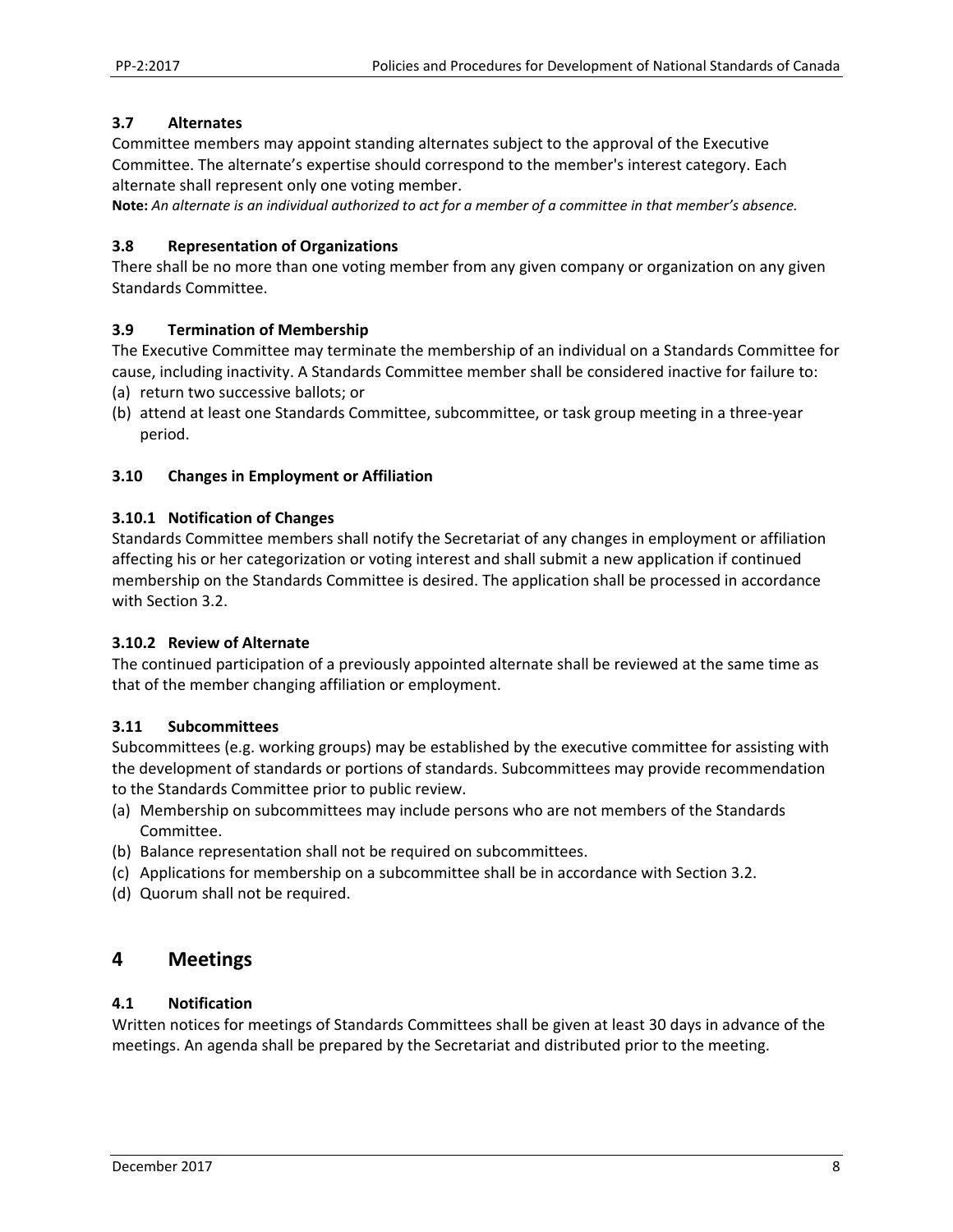#### **4.2 Guests (Open Meetings)**

Standards Committee meetings are open to the public, except for executive sessions. Guests

- (a) shall not have the right to vote;
- (b) shall be entitled to receive copies of meeting reports if requested in writing; and
- (c) shall be permitted to express their views through the Committee Chairperson on the item being discussed.

#### **4.3 Executive Sessions**

Meetings shall be held in executive session, as necessary and when directed by the Standards Committee Chairperson, for considering administrative and other sensitive issues not related to the technical content of any standards or the disposition of ballots or public comments. Attendance at executive sessions shall be limited to committee members and the Secretariat.

#### **4.4 Quorum**

More than 50% of the members of a Standards Committee or a subcommittee (or their alternates) shall constitute a quorum for conducting business at a meeting. No special quorum requirements exist for subcommittees. Matters shall be deemed approved by the affirmative vote of a majority of the members present, except with respect to matters covered in Section 6. If a quorum is not present, actions on agenda items may be taken, but shall be subject to ratification by a letter ballot of the Standards Committee.

#### **4.5 Parliamentary Procedures**

On questions of parliamentary procedure, Robert's Rules of Order shall apply.

# **5 Notifications, Development, Public Review, and Publishing**

#### **5.1 Notifications of Standards Activities**

#### **5.1.1 General**

The Canadian public shall be notified at specific stages in the development process through Notice of Intent (NOI) submitted to the Centralized Notification System (CNS) platform in accordance with the following:

- (a) The stages shall be completed in a timely manner.
- (b) Proposals for new standards or reaffirmation, revision, or withdrawal of existing standards shall be provided through NOI submitted to the CNS platform.
- (c) The content of the NOI's shall include:
	- (i) Designation number
	- (ii) Title
	- (iii) Scope
	- (iv) Project Need
	- (v) IAPMO's Contact information
	- (vi) ICS codes
- (d) IAPMO shall issue a new NOI when International harmonized stage code 10, Proposal stage, has not been met within a maximum timeframe of 12 months.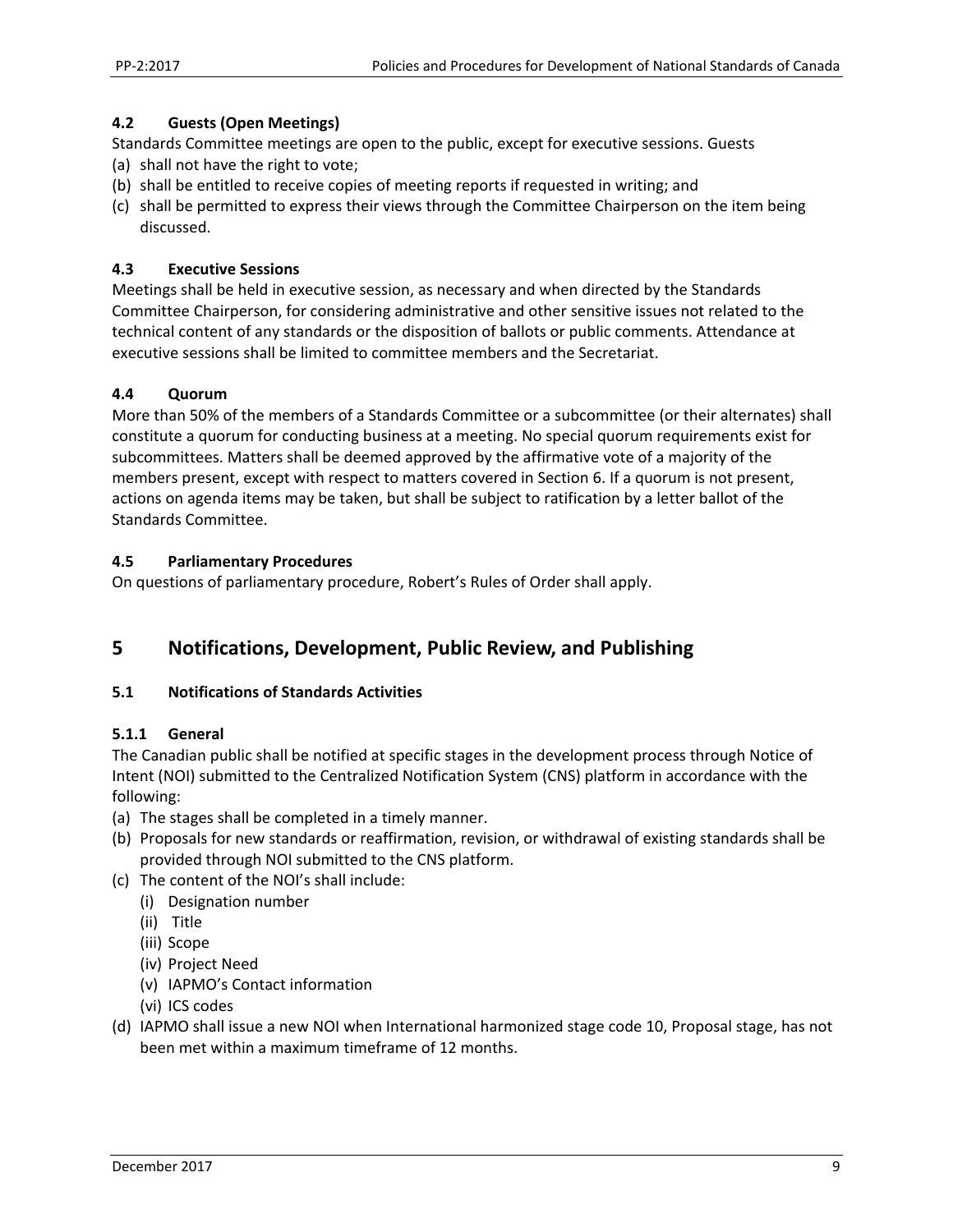- (e) If substantive changes are made to a draft standard subsequent to public review, those substantive changes shall be subjected to an additional public review, in accordance with Item (c). The Secretariat shall determine whether listing of proposed standards actions shall be concurrent with the final Standards Committee ballot and whether announcement in other suitable media is appropriate.
- (f) Once a standard has undergone complete due process and is ready for publication, evidence shall be retained.
- (g) A final "Second Level" review of the standard shall be made by the Secretariat to verify compliance with the procedural and development process prior to publishing the completed standard.
- (h) Upon publication, a copy of the standard shall be submitted to SCC including electronic copies of new standards, new editions, amendments reaffirmations and the underlying metadata.
- (i) Upon Completion, the Canadian public shall be notified that a standard has been completed. Published standards may be commented at any time, and such comments shall be referred to the responsible Standards Committee or Subcommittee for consideration, as appropriate, in accordance with Section 5.1.2

#### **5.1.2 Public Review Period**

#### **5.1.2.1 Sixty Day Public Review Period**

Prior to final approval, Standards shall be available for public review for at least 60 calendar days except when it is determined that a 45-day public review is appropriate in accordance with Section 5.1.2.2. The Canadian public shall be notified of standards available for public review. The minimum information provided in the notice shall include:

(a) the start and end dates of the review period; and,

(b) indication of how and where to obtain a copy of the standard draft.

*Note 1: Any fees charged for this service, apart from the real costs of delivery, should be the same for foreign and domestic parties.* 

*Note 2: The minimum period of 60 calendar days may be shortened with appropriate rationale and action to proactively inform affected stakeholders. Appropriate rationale may involve health and safety reasons for the public or the environment.*

#### **5.1.2.2 Forty‐Five Day Public Review Period**

The public review period of a standard may be shortened to 45 calendar days when determined that urgent problems of safety, health or environment arise or threaten to arise. In this case, the Secretariat shall:

- (a) Proactively inform affected stakeholders where the draft standard can be obtained, and the public review period start and end dates; and,
- (b) Make the draft standard available in an electronic format within one day of a request.

#### **5.1.3 Work Program**

#### **5.1.3.1 General**

Standards development activities shall be tracked through use of the IAPMO Work Program Table.

(a) The IAPMO's Work Program Table shall be published at least once every six months. *Note: To assist with SCC's publication of the IAPMO Work Program content, it should be entered into the CNS in January and July.*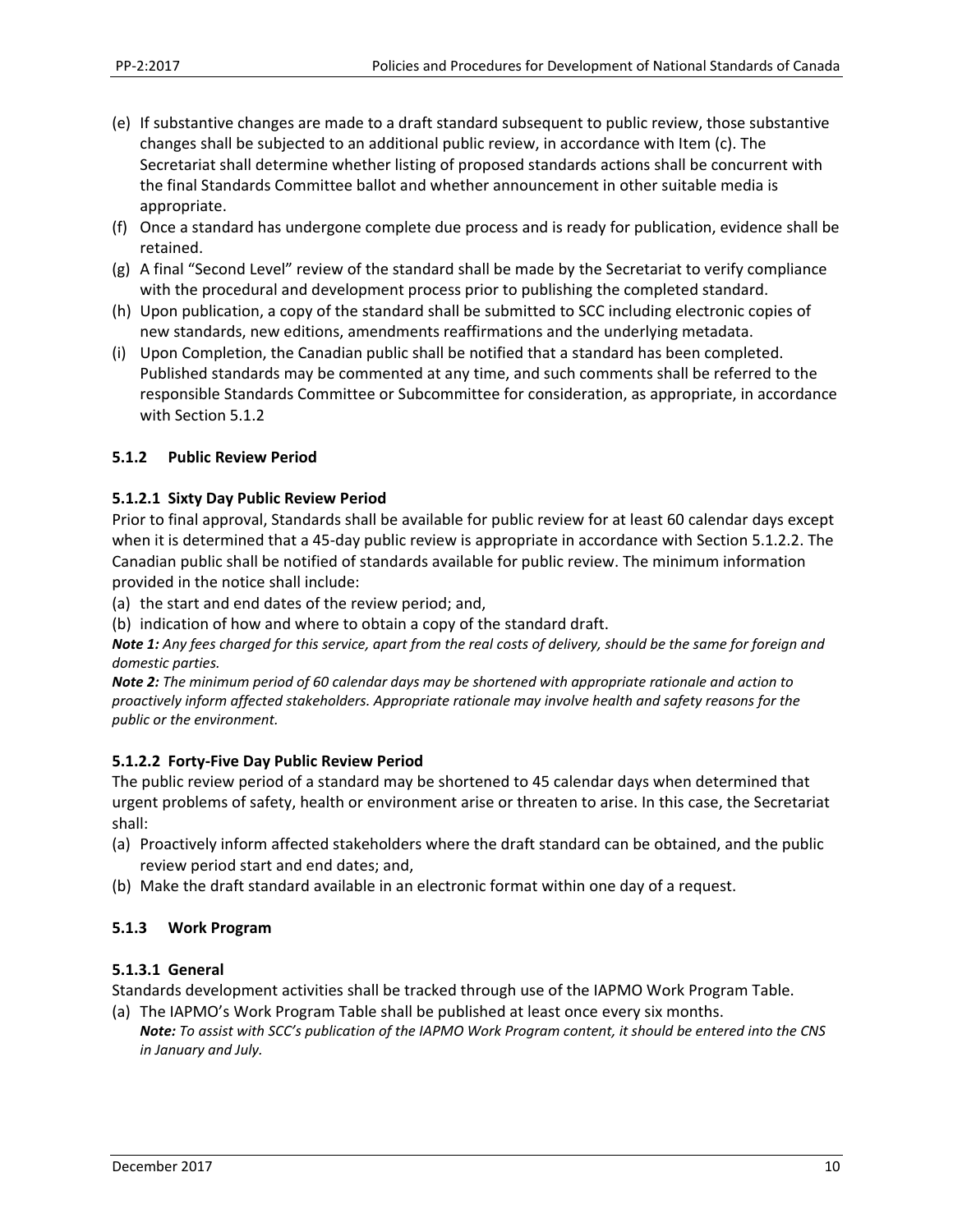(b) The IAPMO Work Program Table shall be publicly available, and a copy shall be provided upon request.

*Note: Any fees charged for this service, apart from the real costs of delivery, should be the same for foreign and domestic parties.* 

- (c) Notice of the IAPMO work program shall Include the name and address of the standardizing body, the name and issue of the publication in which the work program is published, the period to which the work program applies, its price (if any), and how and where it can be obtained.
- (d) The Work Program content shall be provided to SCC to be published on SCC's CNS platform.

#### **5.1.3.2 Work Program Contents**

The work program provided to SCC shall include the following:

- (a) The standard that is currently being prepared;
- (b) The standards published in the preceding period;
- (c) The classification relevant to the subject matter of the standard using the International Classification of Standards Codes (ICS);
- (d) The development‐stage code and start date, based on the ISO International harmonized stage codes.
- (e) The public review comment period start and end dates; and,
- (f) References to any International Standards taken as a basis.

#### **5.1.4 Identification of Duplication**

The Secretariat shall monitor the Centralized Notification System (CNS) platform for possible duplication of existing standards. And, prior to drafting a standard, the Centralized Notification System (CNS) platform shall be used to identify duplicate standards. When duplication is identified or raised, the Duplication Resolution Mechanism (DRM) shall be used in accordance with Section 6.1 of the *Canadian Standards Development, Program Overview*.

#### **5.2 Processing of Public Review Comments**

#### **5.2.1 Resolution of Public Comments**

The Standards Committee shall attempt to resolve all public comments with the consideration of subcommittee (if any) input. If requested each commenter shall be notified, in writing, of the Standards Committee's decisions regarding the resolution and disposition of their comments. Such responses shall include reasons for deviations from relevant international/regional standards, and other deliverables if requested.

#### **5.2.2 Consideration of Proposals**

Proposals for the development of new or revised standards shall be considered in a timely manner.

#### **5.2.3 Decisions on Comments**

The Chairperson or Secretariat shall determine which comments are editorial and which are substantive (i.e. technical). Editorial comments shall be resolved by the Chairperson or Secretariat with the objector. Comments not related to the matters being offered for public review shall be ruled non‐germane.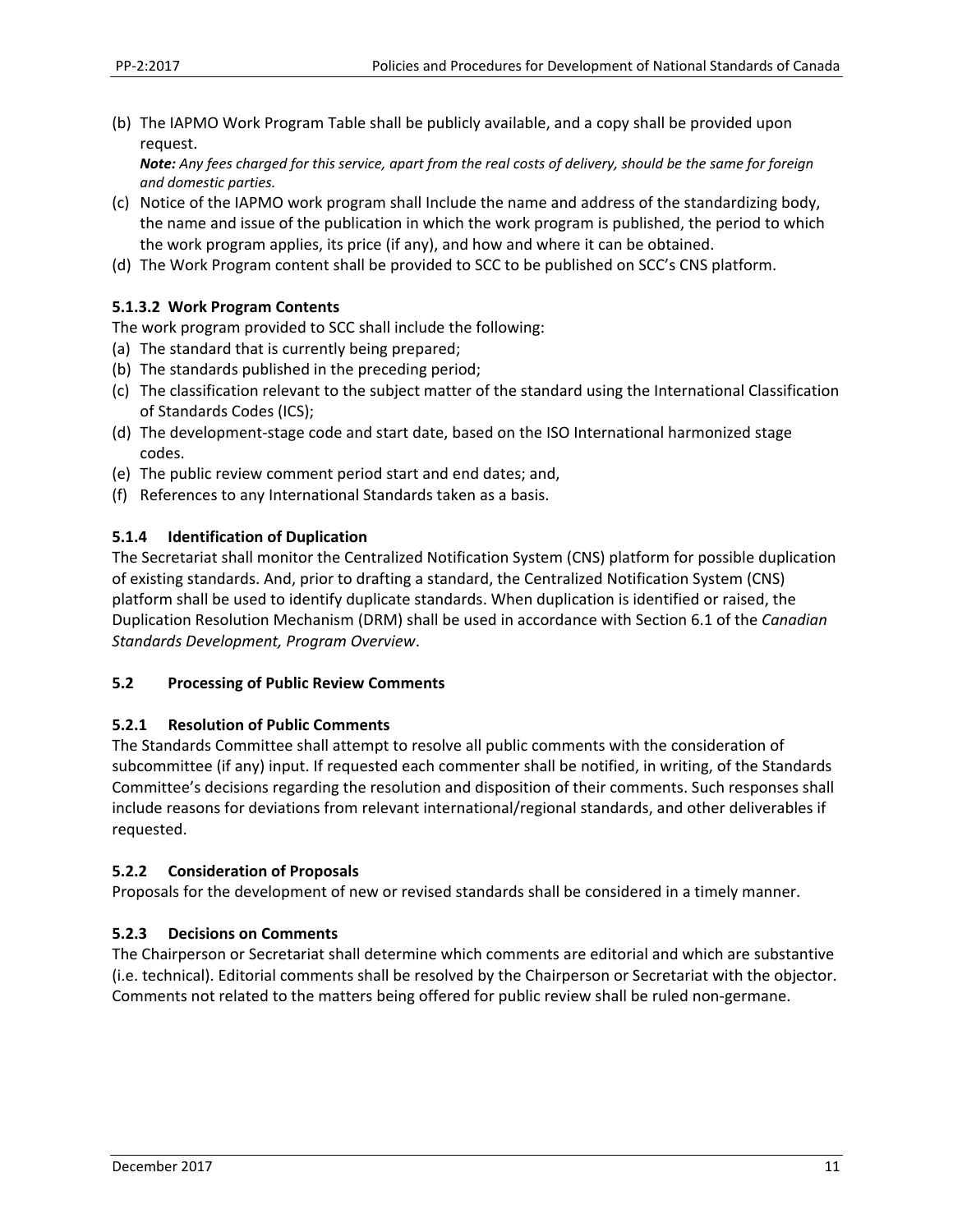#### **5.2.4 Non‐persuasive or Non‐germane Comments**

Comments ruled non‐persuasive or non‐germane shall be considered resolved if, within 7 calendar days of receiving a notification, the commenter does not respond in writing indicating that he or she wishes to have the comment reported as unresolved.

#### **5.2.5 Substantive Comments**

Substantive (technical) comments shall be resolved by the Secretariat. All unresolved objections from the public review process and attempts at resolution shall be designated as such and recirculated back to the Standards Committee to afford members the opportunity to respond, reaffirm or change their vote.

#### **5.2.6 Comments After Public Review Period**

Comments received after the public review period has closed shall be considered in the same manner as new proposals for the next revision cycle.

#### **5.3 Recording, Publishing, and Maintenance Including Amendments Reaffirmations and Withdrawals**

#### **5.3.1 Recording**

Records of the standards development activities shall be prepared and maintained.

#### **5.3.2 Publishing**

Standards shall only be published following a "Second Level" review as required in accordance with Section 5.1.1(g) to verify compliance with the procedures of this document. Evidence of the "second level" approval shall be retained. Standards that have been approved by the Standards Committee for publication shall be published promptly, and made available under reasonable terms and conditions. *Note: Any fees charged for this service shall, apart from the real costs of delivery, be the same for foreign and domestic parties.* 

#### **5.3.3 Maintenance**

#### **5.3.3.1 General**

All standards shall be responsive to stakeholder needs and reviewed on a periodic basis to ensure they remain current and technically valid. The schedule for periodic review of each standard shall be included in the front matter of the standard and the Secretariat shall initiate the Standards Committee review of each standard within a reasonable established timeline. In the event that no updates are issued for a period of four years from the date of publication, action to update (new edition or revision), reaffirm, or withdraw the standard shall be initiated in accordance with these procedures.

#### **5.3.3.2 Periodic Maintenance**

Standards shall be kept current and relevant by committee review of the entire document and the outcome activity completion (publication or withdrawal) not to exceed five years from the date of publication.

#### **5.3.3.3 Continuous Maintenance**

When technical change is required, the IAPMO shall:

- (a) validate technical changes with the Standards Committee;
- (b) take appropriate action in order to address the issue(s); and
- (c) notify affected stakeholders/public.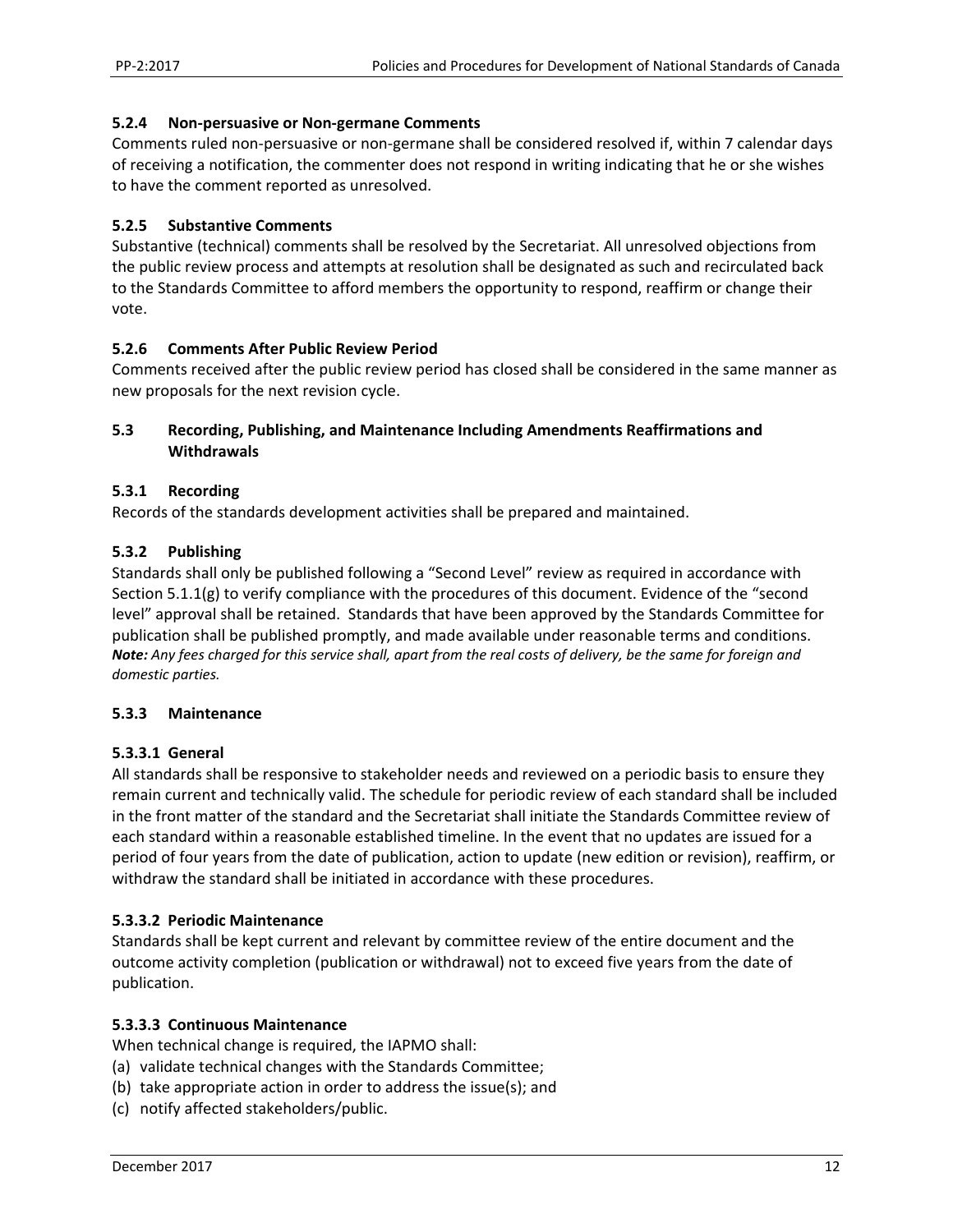#### **5.3.3.4 Stabilized Maintenance**

A standard under stabilized maintenance shall meet the following:

- (a) addresses mature technology/practices;
- (b) is not health or safety related; and
- (c) is a published standard that has been reaffirmed at least once.

#### **5.3.4 Revisions**

When an existing standard is revised to incorporate technical changes, it shall comply with the policies and procedures in this document.

#### **5.3.5 Reaffirmation**

A reaffirmation shall comply with the requirements specified in the policies and procedures in this document.

#### **5.3.6 Withdrawal**

When considering the withdrawal of a National Standard of Canada, the Standards Committee shall consider the impact on Canadian legislation, in particular where a standard may be referenced. If a NSC is withdrawn and is included in the listings of standards for sale, it shall be clearly identified as withdrawn. If it is sold, the status of withdrawn as an NSC shall be included on the cover of the standard itself. When a standard fails to meet the requirements of this document, the standard shall be withdrawn. The Canadian public shall be notified when a standard has been withdrawn.

# **6 Voting Procedures**

#### **6.1 General**

The approval process shall be based on evidence of consensus reached by the Standards Committee. The approval process shall not be used to block or obstruct the promulgation of standards.

#### **6.2 Ballots**

Approval, revision, reaffirmation, technical changes, interpretations, and withdrawal of standards shall be approved by letter ballots or recorded votes of the Standards Committees. The Secretariat shall issue and canvass ballots. All voting members have the obligation to vote, and votes may be cast by the members or their alternates.

#### **6.3 Voting**

Each voting member shall vote using one of the following four options:

- (a) **Affirmative**: when the technical content of the draft is acceptable as presented.
- (b) **Affirmative with comment**: when the technical content of the draft is acceptable, and no substantive changes are required, except for editorial changes or clarifications.
- (c) **Negative with reasons**: when the technical content of the draft is deemed unacceptable, in error, or incomplete. Negative votes shall be supported with reasons. Whenever possible, the negative voter shall include specific actions to resolve the negative and change the vote to affirmative.
- (d) **Abstain with reasons**.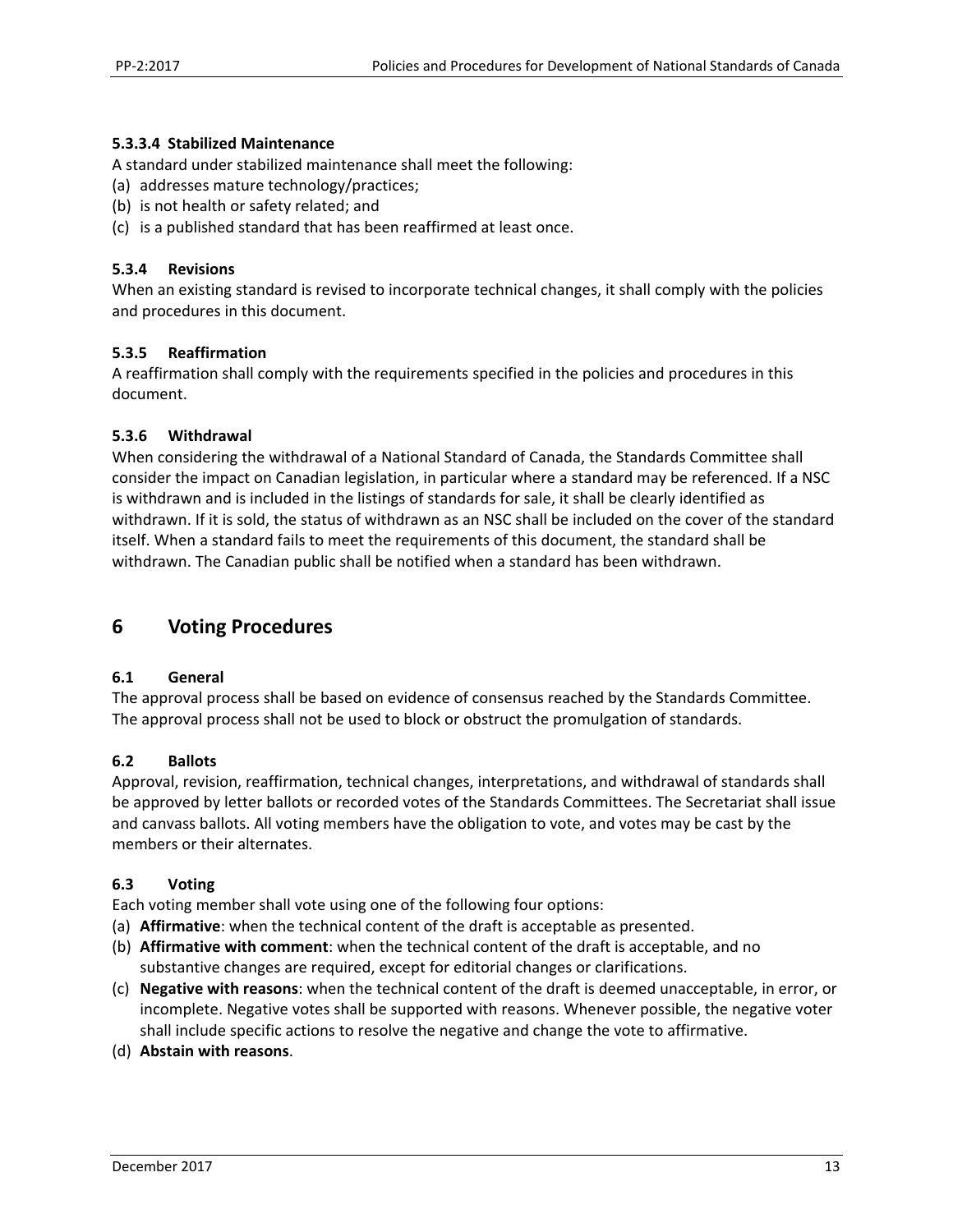#### **6.4 Voting Period**

#### **6.4.1 Ballots**

Except for recirculation ballots, the time allotted to reply to a ballot shall be at least 21 calendar days. The time allotted to reply to a recirculation ballot shall be at least 7 calendar days. Ballots may be closed before the closing date if all the members of the consensus body cast their votes before the closing date. If the ballot closes prior to the deadline, the Secretariat shall notify the Standards Committee of such action 5 calendar days before the revised deadline date. If at the closing date there are insufficient returns to meet the numerical criteria for approval, the Secretariat, or with the concurrence of the Secretariat the Standards Committee chairperson may grant an extension of the voting period.

#### **6.4.2 Recorded Votes During Meetings**

Recorded votes during meetings may be taken and shall be conducted by the Secretariat. A notice that votes will be recorded shall be issued at least 21 calendar days prior to the meeting, and a copy of the proposed standard shall be included with the notice. Decisions shall be documented and changes to the standard made at the meeting shall be acceptable, provided they receive the necessary affirmative votes (see Section 6.5).

#### **6.5 Numerical Criteria for Approvals**

#### **6.5.1 Conditions for Approval**

Approvals, revisions, reaffirmations, withdrawals, substantive changes to and interpretations of standards shall be considered approved when the following conditions have been met:

- (a) more than 50% (simple majority) of the members who are eligible to vote cast affirmative votes; and;
- (b) the number of affirmative votes cast shall constitute at least two-thirds of the votes cast, excluding abstentions and negatives without reasons.

#### **6.5.2 Resolution of Negative Comments**

Approvals shall require, in addition to the numerical requirements of Section 6.5.1, that all negative votes with reasons be resolved in accordance with Section 6.7.

#### **6.6 Ballot Records**

#### **6.6.1 Ballot Reports**

Ballot results (together with the reasons for and disposition of any negative votes) shall be properly documented and recorded in such a manner that each member's vote is identified. The results of each vote on the standard shall be reported as follows:

- (a) number of voting members;
- (b) number of voting members voting affirmatively;
- (c) number of voting members voting negative with reasons;
- (d) number of voting members voting negative without reasons;
- (e) number of voting members abstaining with reasons; and
- (f) number of voting members not returning ballots.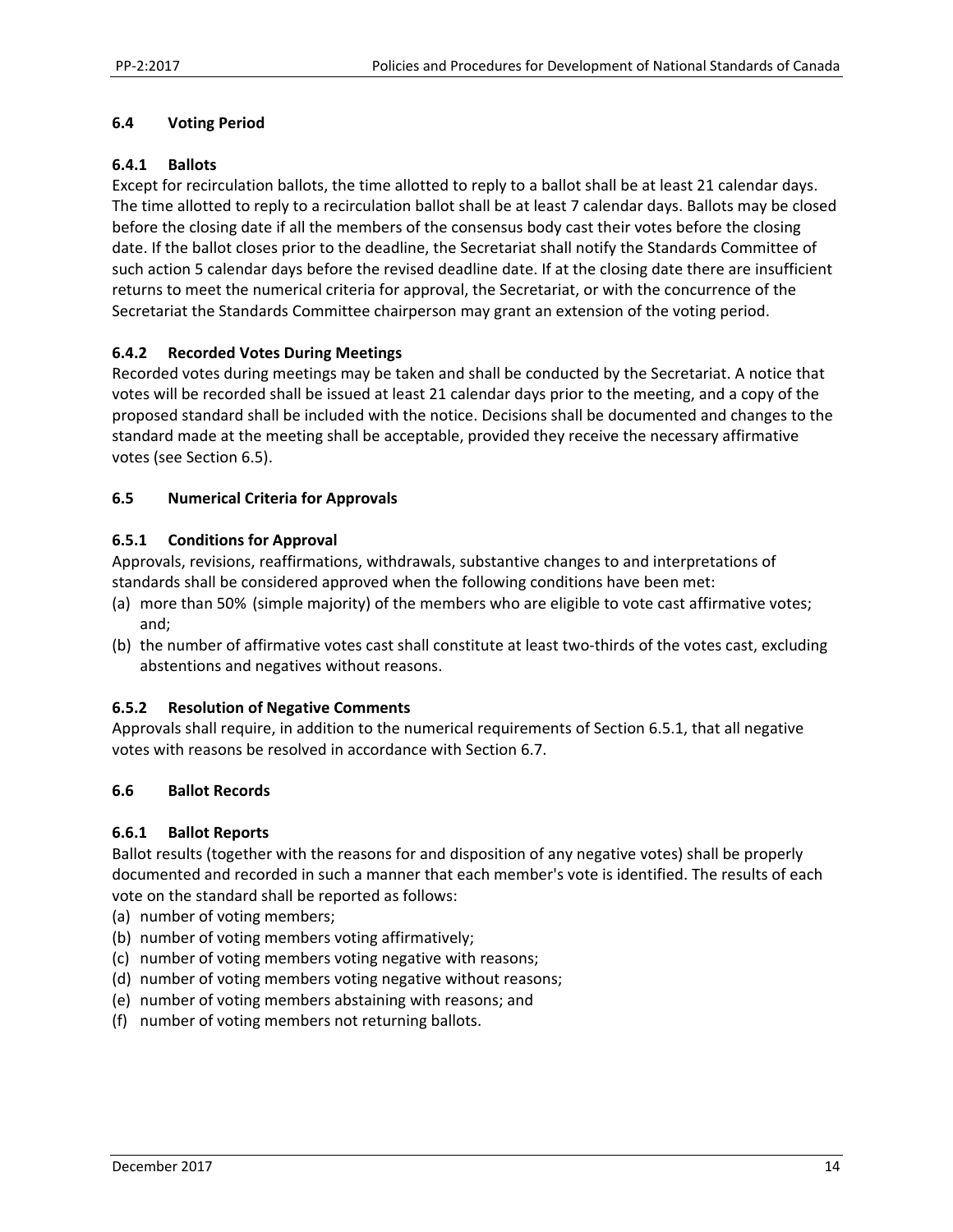#### **6.6.2 Unresolved Objections**

The ballot report shall be forwarded to the Standards Committee. All unresolved objections and attempts at resolution shall be designated as such and recirculated to the committee in accordance with Section 6.7.6.

#### **6.7 Negative Votes**

#### **6.7.1 Decisions on Comments**

The Secretariat or Chairperson shall determine whether comments received with a negative vote are technical (substantive) or editorial. Editorial comments received with negative votes may be

- (a) resolved by the Chairperson or Secretariat with concurrence of the voter; or,
- (b) be processed in accordance with Section 6.9.

#### **6.7.2 Negative Votes**

Negative votes with reasons may be resolved and dispositioned by the Standards Committee chairperson and the Secretariat by taking one or more of the following actions:

- (a) Attempt to resolve the negative vote directly with the voter and have the negative vote changed to affirmative.
- (b) Rule the negative vote non‐persuasive if the Standards Committee chairperson and the Secretariat find the comment non‐persuasive.
- (c) Rule the negative vote non‐persuasive if the reasons for the vote have previously been considered and not accepted by the Standards Committee. Such decision shall be supported by committee records.
- (d) Rule the negative vote non‐germane if
	- (i) it is not accompanied by supporting reasons; or
	- (ii) the supporting reasons are not relevant to the items being balloted.
	- (iii) Non-germane votes shall be considered as not cast for the two-thirds affirmative votes' requirement in Section 6.5.1(b).

# **6.7.3 Negative Votes by the Chairperson and Secretariat**

For negative votes referred by the chairperson and the Secretariat, the Standards Committee may rule that:

- (a) The negative vote is persuasive and should be accepted. In this event,
	- (i) the change(s) to the standard shall be approved through a new ballot or a recorded vote at a meeting; and
	- (ii) with the concurrence of the voter, the vote shall be reclassified as affirmative.
- (b) The negative vote is persuasive but should be considered as future business. In this case, with the concurrence of the voter, the vote shall be reclassified as affirmative.
- (c) The negative vote is non‐persuasive. The reasons for this decision shall be documented.
- (d) The standard should be put on hold for further study.

#### **6.7.4 Rulings and Technical Changes**

In all cases, the rulings and technical changes to the standards shall be confirmed by ballot or recorded vote and properly documented.

#### **6.7.5 Non‐persuasive or Non‐germane Votes**

When a negative vote is ruled non-germane or non-persuasive, the negative voter shall be notified, in writing, of the action, supporting rationale, and the right to appeal.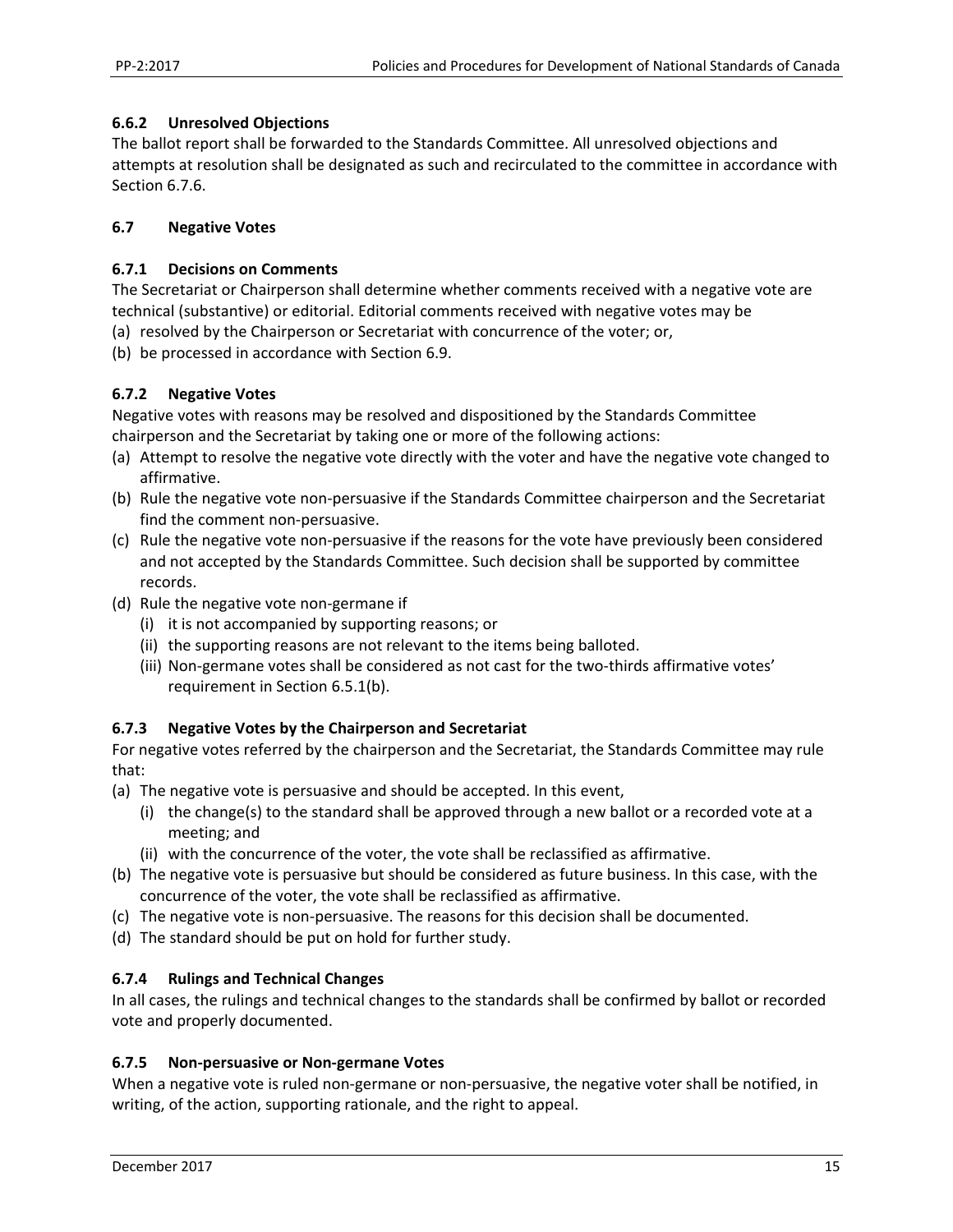#### **6.7.6 Notification of Activity**

Unresolved objections, attempted resolutions to negative votes, and substantive changes made in a draft standard shall be reported to the appropriate Standards Committee to afford all members of that Standards Committee an opportunity to respond, confirm, or change their vote.

#### **6.8 Negative and Abstention without Justification**

Negative votes without justification, abstentions without justification, as well as unreturned and blank ballots, shall be considered not cast.

#### **6.9 Comments**

Comments accompanying affirmative votes, comments accompanying abstentions, and editorial comments accompanying negative votes addressed in Section 6.7 shall be considered by the Secretariat for submission as new proposals in accordance with Section 5.1.1.

#### **6.10 Late Votes**

Negative votes submitted after the closing date of a ballot should be considered new business and not delay the publication of the standard, unless the Standards Committee chairperson and the Secretariat decide otherwise.

# **7 Interpretations, Inquiries and Requests**

#### **7.1 Definition**

An interpretation is a written clarification of the meaning of a specific provision(s) of a standard, as determined by the Standards Committee in response to a written request for an interpretation.

# **7.2 Requests**

Requests for interpretations of standards shall be submitted in writing to the Secretariat and shall be forwarded to the chairperson. Requests for interpretation should be clear and unambiguous and phrased in such a way that a "yes" or "no" answer will address the issue. In addition, requests for interpretation should include:

- (a) the name and contact information of the individual requesting the interpretation;
- (b) name of organization the individual represents (if any);
- (c) the edition of the standard and appropriate sections or clauses for which the interpretation is being requested;
- (d) a concise explanation of the issue requiring a technical interpretation and, when appropriate, an illustrative sketch and supporting documentation defining the question;
- (e) an explanation of circumstances surrounding the actual field conditions; and,
- (f) any recommendations the requestor would like to make concerning a possible technical interpretation, along with appropriate justification or comments.

# **7.3 Processing Interpretations**

#### **7.3.1 Interpretations**

Proposed interpretations may be prepared, in a timely manner, by the chairperson, Secretariat or another Standards Committee member with expertise on the particular subject.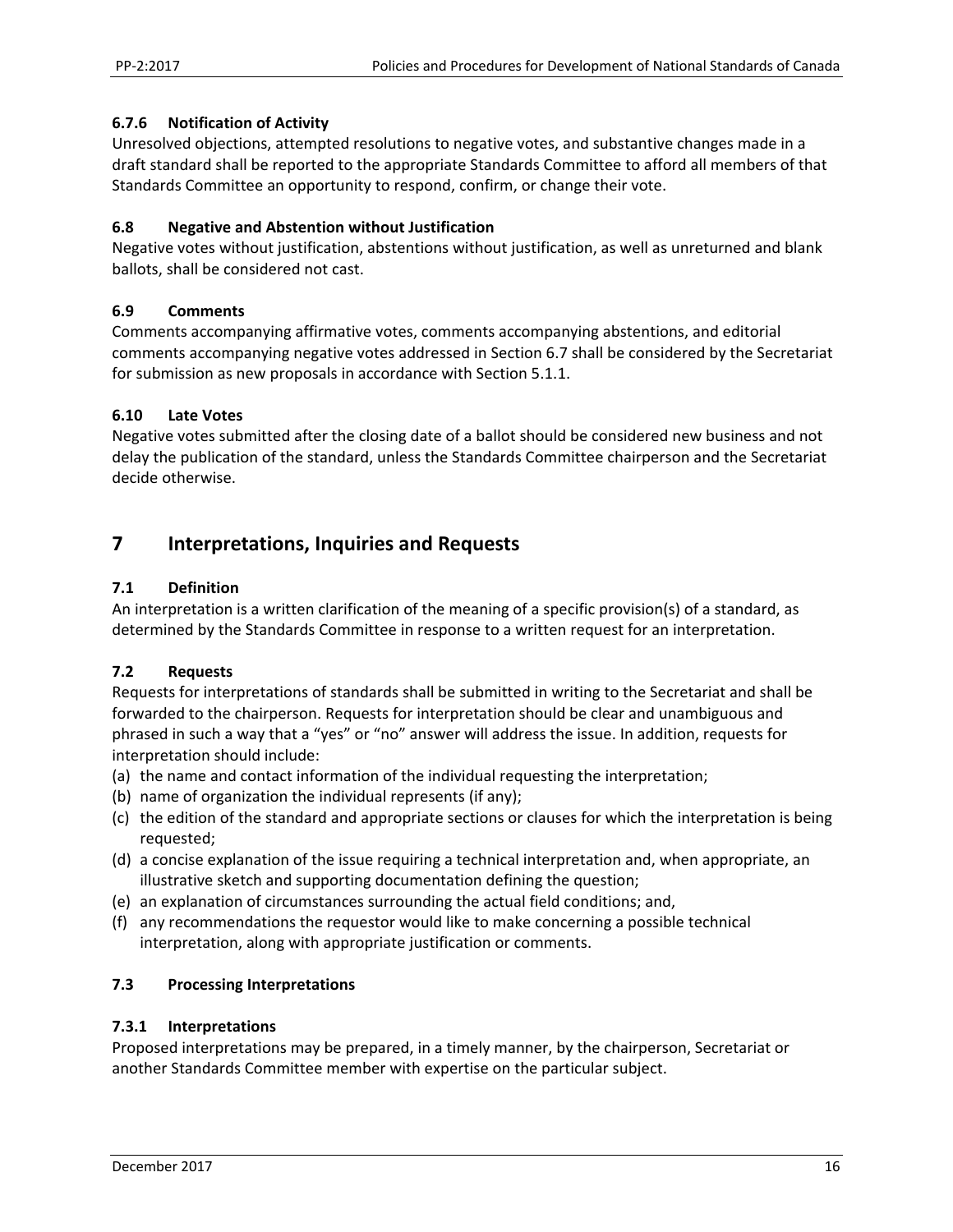#### **7.3.2 Interpretation Requirements**

All proposed interpretations shall be prepared in writing and shall be either:

- (a) submitted for ballot to the Standards Committee, and be approved in accordance with the criteria in Section 6.5; or,
- (b) submitted to the Executive Committee, and be approved through unanimous agreement.

#### **7.4 Accepting Requests for Interpretation**

Requests for interpretation shall not be accepted if the:

- (a) matter is known to be before the courts or an administrative tribunal; or
- (b) requests refer to
	- (i) a superseded or withdrawn standard; or
	- (ii) notes or informative appendices.

#### **7.5 Notification of Interpretations**

Notification of interpretations shall be sent in writing to the requester by the Secretariat.

#### **7.6 Inquiries and Complaints**

The Secretariat shall address, in a timely manner, inquiries and complaints from another SDO that has accepted the WTO/TBT Annex 3 Code of Good Practice for the Preparation, Adoption and Application of Standards.

#### **7.7 Information Requests**

The Secretariat shall provide standards development related information on request, within the limits of applicable privacy legislation.

# **8 Complaints and Appeals**

#### **8.1 Complaints**

#### **8.1.1 Submission of Complaints**

Complaints must be submitted to the Secretariat in writing. The complainant shall state clearly the nature of the complaint(s) including justification for the complaint, any adverse effects, and a proposed action that would resolve the complaint.

#### **8.1.2 Requirements for Direct Action on Complaints**

Direct action will not be taken until the complaint is received in writing and supporting evidence has been provided.

#### **8.1.3 Action on Complaints**

The Secretariat will acknowledge, document and follow‐up on all complaints conforming with Section 8.1.1, and will assign a person for handling of the complaint giving respect to matters of confidentiality, conflict of interest and impartiality. Staff will validate the complaint, seek additional information where necessary, investigate and reply to the complainant in a timely manner. If the complaint cannot be validated, the complainant will be informed.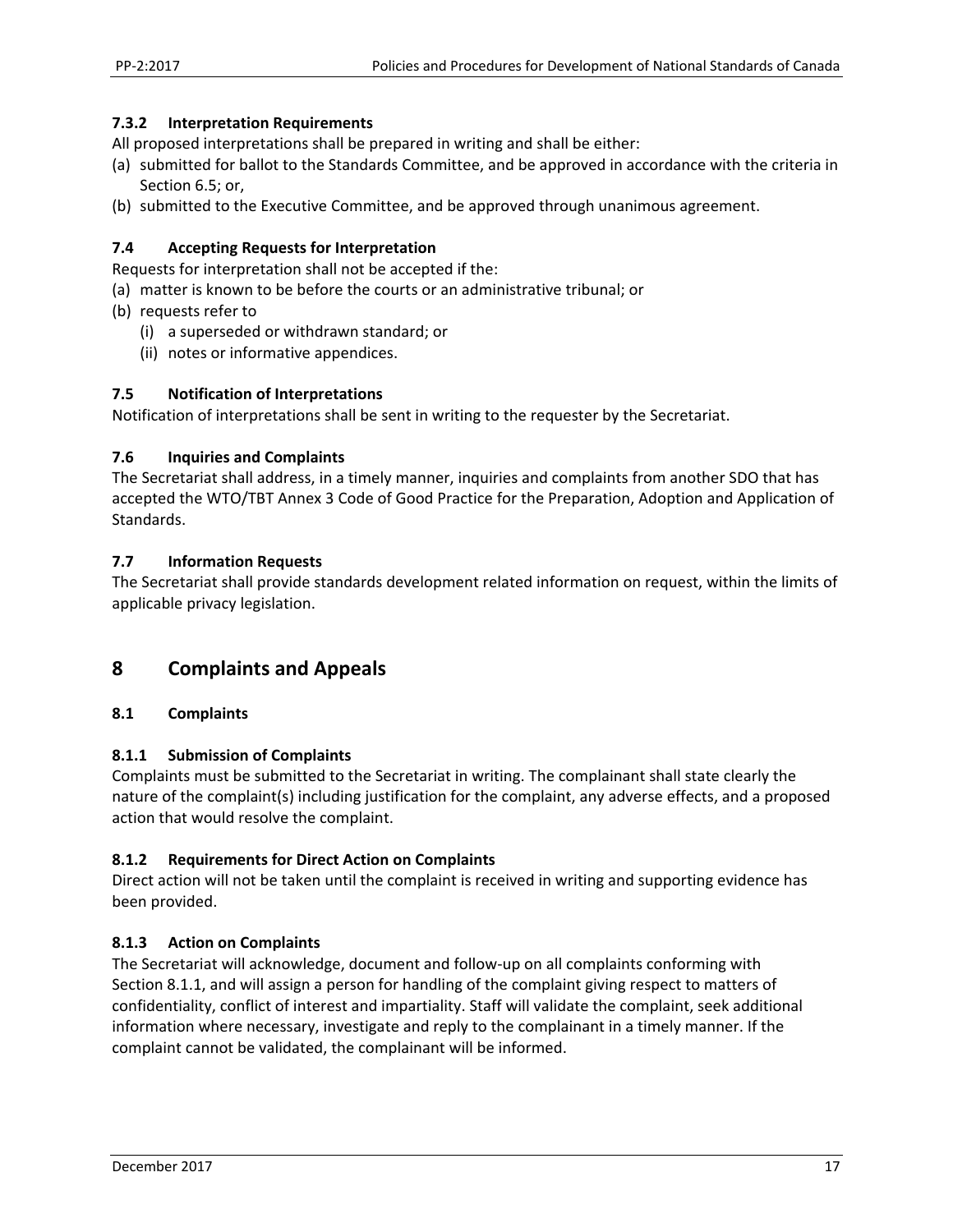#### **8.1.4 Sharing of Information**

Other parties may be involved in the investigation and information may be shared that is received from the complainant.

#### **8.2 Process**

Persons who have been or might be affected by any Standards Committee action or inaction shall have the right to appeal such action or inaction. The appellant shall file a written appeal with the Secretariat within 21 days of the date of notification of any action or, at any time, with respect to any action to which the appellant was not given notice or with respect to inaction. The written appeal shall state

- (a) the nature of the objection(s) including any adverse effects;
- (b) the procedures or the sections of the standard(s) that are at issue;
- (c) the action(s) or inaction at issue;
- (d) the specific remedial action(s) that would satisfy the appellant's concerns; and,
- (e) previous efforts to resolve the objection(s) and the outcome of each shall be noted.

When the appellant requests a hearing and the hearing is granted, the appellant shall be assessed a filing fee of \$500.00 to be posted following the granting of the request. This fee may be reduced or waived by the Executive Committee upon application of the appellant if good cause for reducing or waiving the fee is presented.

#### **8.3 Response**

Within 30 days of the receipt of the appeal, the Secretariat or Standards Committee chairperson shall (a) respond in writing to the appellant, addressing each topic in the appeal to the extent possible; and (b) attempt to resolve, informally and directly with the appellant, the appeal.

#### **8.4 Appeals Panel**

If the Secretariat is unable to informally resolve the appeal, the Executive Committee shall appoint an appeals panel within 30 days. The appeals panel will hold a hearing on a date agreeable to all participants, with at least 15 days notice. The appeals panel shall be impartial, consisting of three individuals who have not been directly involved in the dispute and who will not be materially or directly affected by any decision made regarding the dispute. Appeals submitted shall be registered with the SCC.

#### **8.5 Conduct of the Hearing**

The appellant shall be responsible for demonstrating improper action(s) or inaction(s), the adverse effects derived from such action(s) or inaction(s), and the efficacy of the requested remedial action. The Secretariat has the responsibility to demonstrate that the Standards Committee took all actions in question in compliance with these procedures and that the requested remedial action would be ineffective or detrimental.

#### **8.6 Decision**

The appeals panel shall render its decision in writing, within 30 days, stating its findings of fact and conclusions, with reasons therefore and citing the evidence. The Secretariat shall notify the appellant, SCC and the Standards Committee of the decision of the appeals panel, which shall be binding and final on all concerned.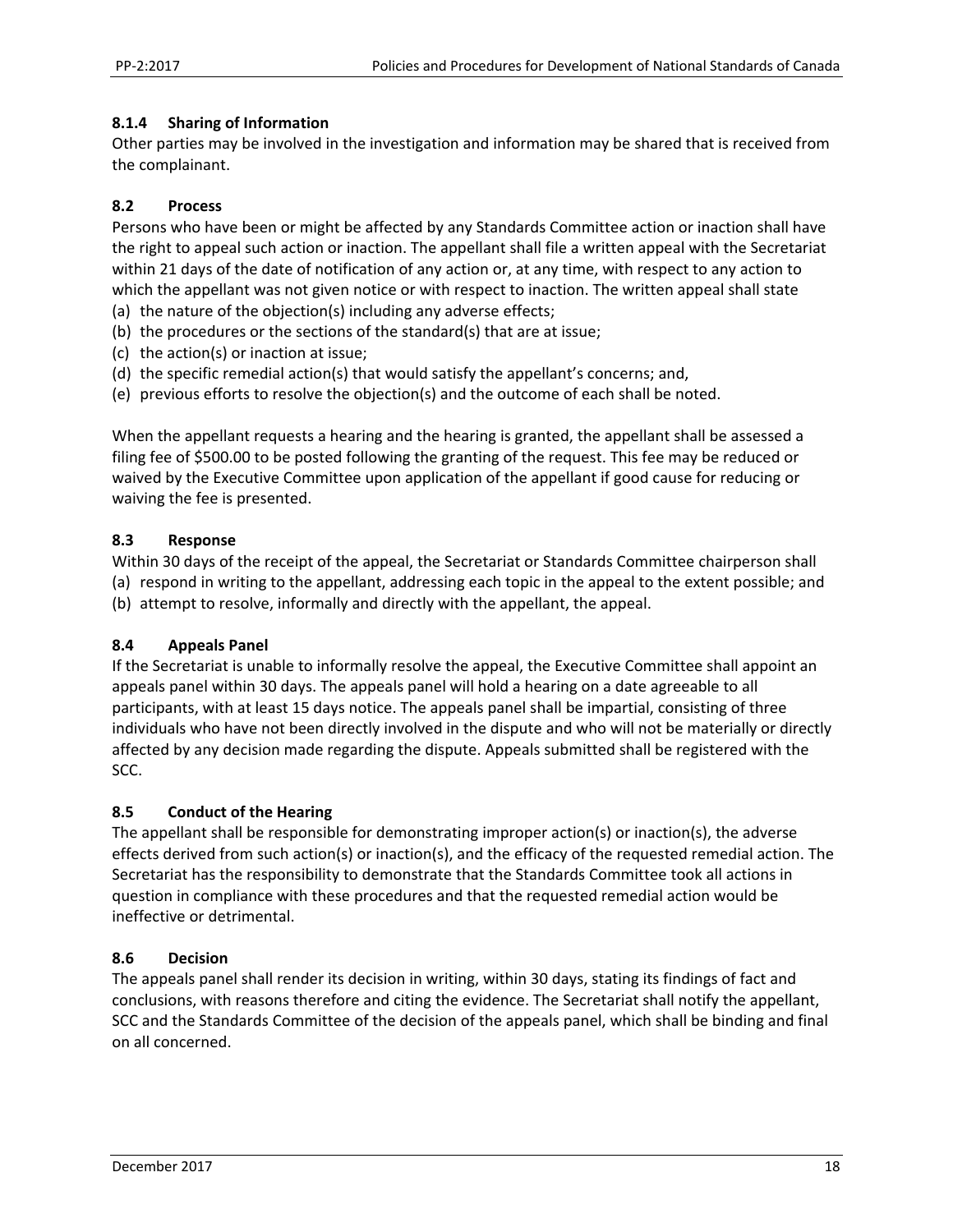# **9 Price Fixing, Conflict of Interest, Metric, and Patent Policies**

# **9.1 Price Fixing**

IAPMO shall ensure that standards are not developed as a means to fix prices, exclude competition or otherwise inhibit commerce beyond what is necessary to meet requirements of relevant technical regulations or other legitimate sectoral or local requirements for compatibility, environmental protection, health and safety.

# **9.2 Conflict of Interest**

IAPMO shall ensure that committee members and IAPMO staff involved in standards development have no conflict of interest in carrying out their roles and responsibilities on the Standards Committee or subcommittee.

- (a) To ensure that the points of view and information participants contribute to the IAPMO standards development process can be accurately evaluated by others, participants should always endeavor to make known their business, commercial, organizational, or other affiliations that might affect their interests or points of view.
- (b) Additional Guidelines for those who serve as Chair of the Standards Committee, Subcommittee and Task Groups:
	- (i) The Chair should disclose to all members of their committee all known or potential conflict of interest or other circumstances that could influence their impartiality on a particular matter and must not preside during the committee's consideration of that matter. A conflict of interest is defined as any situation in that the committee's decision could substantially and directly affect the Chair's financial or business interest.
	- (ii) If the Chair discovers that a conflict of interest arises and is likely to involve a major activity of the committee or to continue over a considerable period of time, the Chair must advise IAPMO staff and seek direction as to whether the individual should continue in that role.
	- (iii) The Standards Committee Chair should avoid potential conflicts of interest in the appointment of all task group chairs. If, in the opinion of the Standards Committee Chair, an individual has a known or potential conflict of interest, or other circumstances that could influence the individual's impartiality, that individual should not be appointed to Chair the task group.

#### **9.3 Patent Policy**

IAPMO shall comply with the current *ISO/IEC Directives, Part 1, — Consolidated ISO Supplement — Procedures* specific to ISO.

#### **9.4 Units of Measurement**

Standards shall be developed using SI (metric) and if applicable, equivalent Imperial/U.S. inch/pound units or other units of measurement. ISO 80000 series of standards shall be used to ensure clear and concise application of SI units, including conversions to and from other systems of measurement.

#### **9.5 Date and Time Units**

All‐numeric date and time units shall comply with ISO 8601.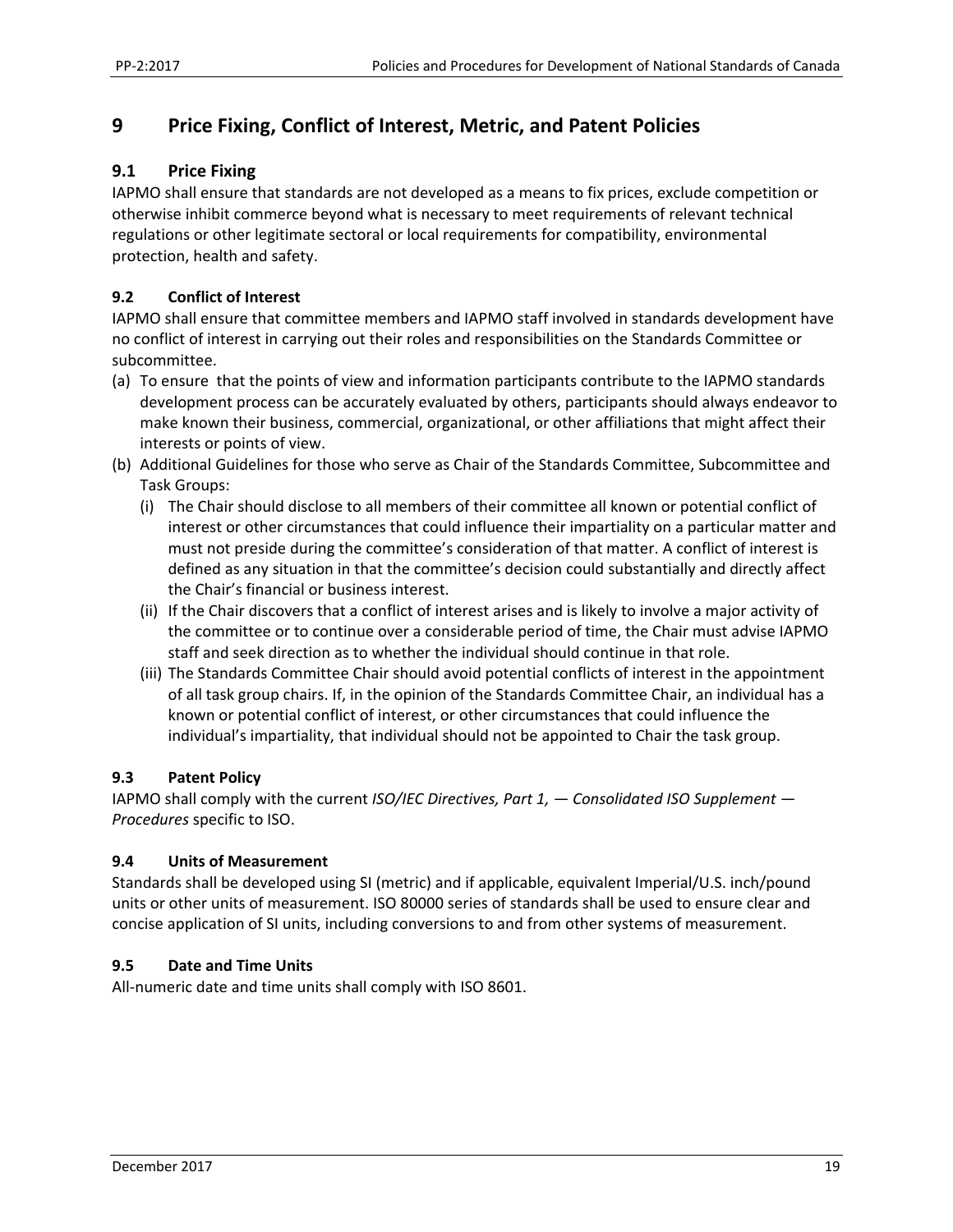# **10 Coordination and Harmonization**

#### **10.1 Reference**

Standards shall reference and utilize, as much as possible, requirements from existing international and regional Standards. A list shall be created identifying the existing standards considered for reference during the standards development process. Good faith efforts shall be made to resolve potential conflicts between and among existing standards and candidate standards.

### **10.2 Definition of Conflict**

Conflict within the standards development process refers to a situation where, viewed from the perspective of a future implementer, the terms of one standard are inconsistent or incompatible with the terms of the other standard such that implementation of one standard, under terms allowable under that standard, would preclude proper implementation of the other standard in accordance with its terms.

#### **10.3 Standards Committees**

Standards Committees shall make a good‐faith effort to resolve potential conflicts and to coordinate standardization activities intended to result in harmonized standards. A "good faith" effort shall require substantial, thorough, and comprehensive efforts to harmonize a candidate and existing standards, and shall include, at minimum, compliance with all relevant sections of these *Policies and Procedures*.

#### **10.4 ISO/IEC SCC Mirror Committees**

Priority shall be given within the limits of resources to participate in the preparation of international and regional standards which are expected to be developed or adopted.

*Note: Harmonization of ISO/IEC SCC Mirror Committees with the technical committee of another SDO is done in accordance with CAN‐P‐1005.*

# **11 Revisions to These Policies and Procedures**

#### **11.1 Proposals**

Proposals to revise these *Policies and Procedures* shall be submitted to the Secretariat in writing with the supporting rationale. The Secretariat shall submit the proposed revision(s) to the Standards Committees for comment and, subsequently, submit the proposed revisions and comments to the Executive Committee for resolution and approval.

# **11.2 Approval and Implementation**

The Secretariat shall notify the SCC of approved changes and revisions to these *Policies and Procedures*.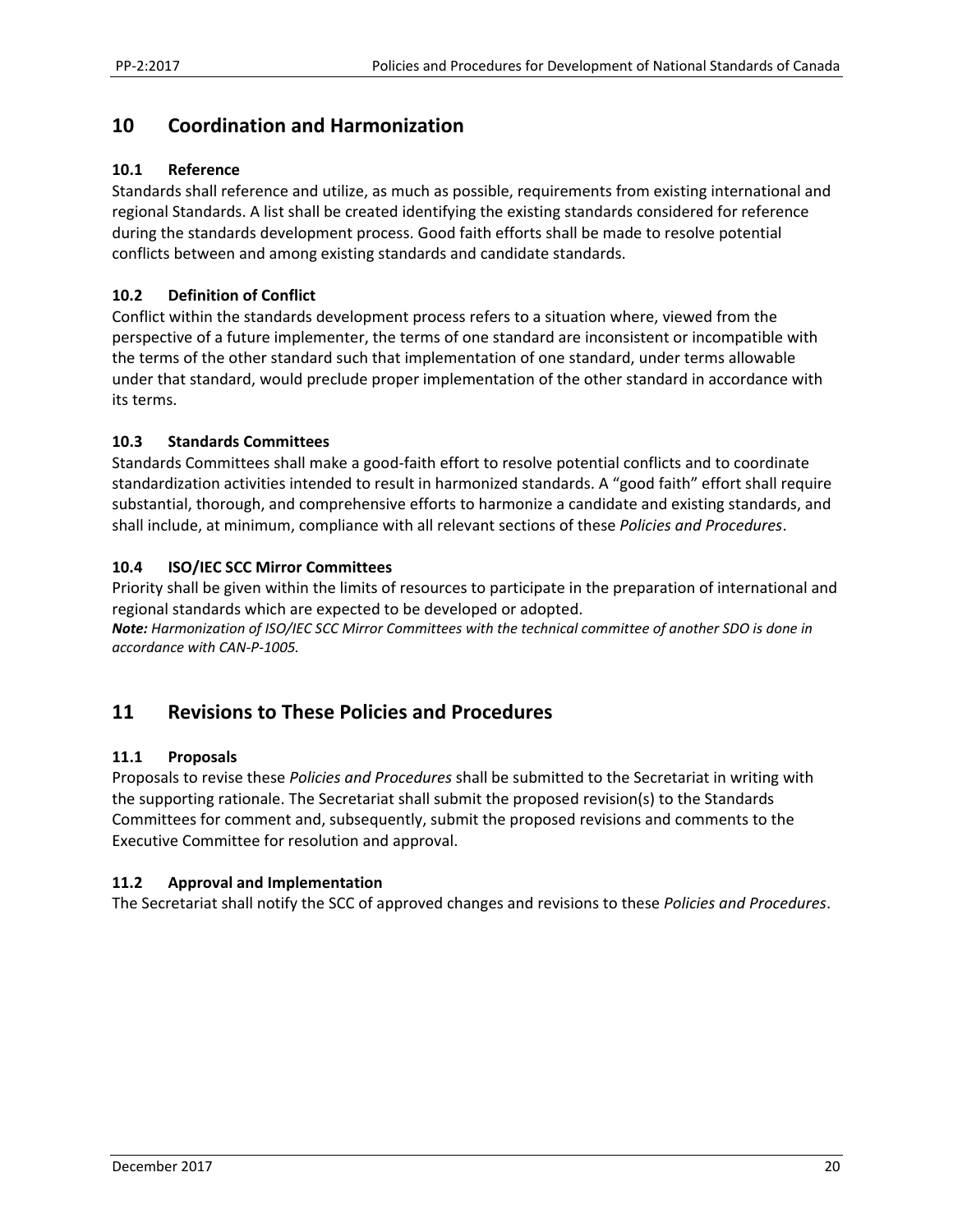# *Annex A Referenced Documents*

| CAN-P-1005        | International Standards Development, Operational requirements for granting<br>and maintaining SCC/SDO harmonization |
|-------------------|---------------------------------------------------------------------------------------------------------------------|
|                   | (url: http://www.scc.ca/sites/default/files/migrated files/DLFE-1709.pdf)                                           |
| ISO 3864 (Series) | Graphical symbols -- Safety colours and safety signs                                                                |
|                   | Part 1: Design principles for safety signs and safety markings                                                      |
|                   | Part 2: Design principles for product safety labels                                                                 |
|                   | Part 3: Design principles for graphical symbols for use in safety signs                                             |
|                   | Part 4: Colorimetric and photometric properties of safety sign materials                                            |
| ISO 8601          | Data elements and interchange formats - Information interchange -                                                   |
|                   | Representation of dates and times                                                                                   |
| ISO 80000         | Quantities and units,                                                                                               |
|                   | Part 1: General                                                                                                     |
|                   | Part 2: Mathematical signs and symbols to be used in the natural sciences and                                       |
|                   | technology                                                                                                          |
|                   | Part 3: Space and time                                                                                              |
|                   | Part 4: Mechanics                                                                                                   |
|                   | Part 5: Thermodynamics                                                                                              |
|                   | Part 7: Light                                                                                                       |
|                   | Part 8: Acoustics                                                                                                   |
|                   | Part 9: Physical chemistry and molecular physics                                                                    |
|                   | Part 10: Atomic and nuclear physics                                                                                 |
|                   | Part 11: Characteristic numbers                                                                                     |
|                   | Part 12: Solid state physics                                                                                        |
|                   | ISO/IEC Directives, Part 1, - Consolidated ISO Supplement - Procedures specific to ISO                              |
|                   | Standards Council of Canada (SCC): Canadian Standards Development,                                                  |
|                   | Requirements and Guidance - Accreditation of Standards Development<br>Organizations                                 |
|                   | (url: https://www.scc.ca/en/system/files/publications/SIRB_RG_SDO-                                                  |
|                   | Accreditation v0.1 2017-06-23.pdf)                                                                                  |
|                   | Requirements & Guidance - Approval of National Adoptions of Canada                                                  |
|                   | Designation                                                                                                         |
|                   | (url: http://www.scc.ca/sites/default/files/publications/Approval_of_National_                                      |
|                   | Adoptions of Canada Designation 2015-10-01.pdf)                                                                     |
|                   | Requirements & Guidance - Approval of National Standards of Canada                                                  |
|                   | Designation                                                                                                         |
|                   | (url: http://www.scc.ca/sites/default/files/publications/Approval_of_National_S                                     |
|                   | tandards of Canada Designation 2015-10-01.pdf                                                                       |
|                   | Program Overview                                                                                                    |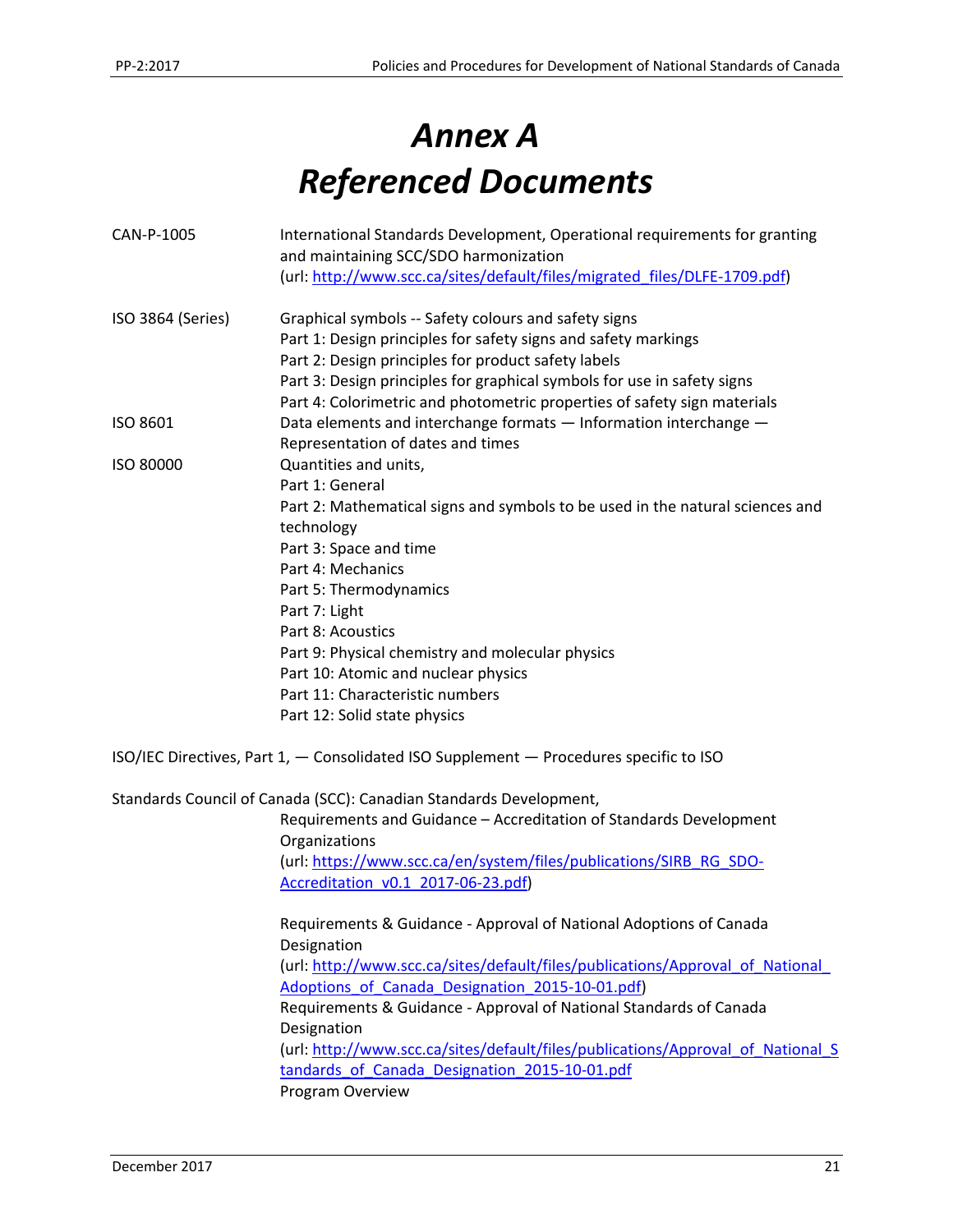(url: https://www.scc.ca/en/system/files/publications/SIRB\_POV\_Cdn-Stds-Development\_v0.1\_2017-06-20.pdf)

WTO/TBT World Trade Organization, Agreement on Technical Barriers to Trade (url: https://www.wto.org/english/docs\_e/legal\_e/17‐tbt\_e.htm)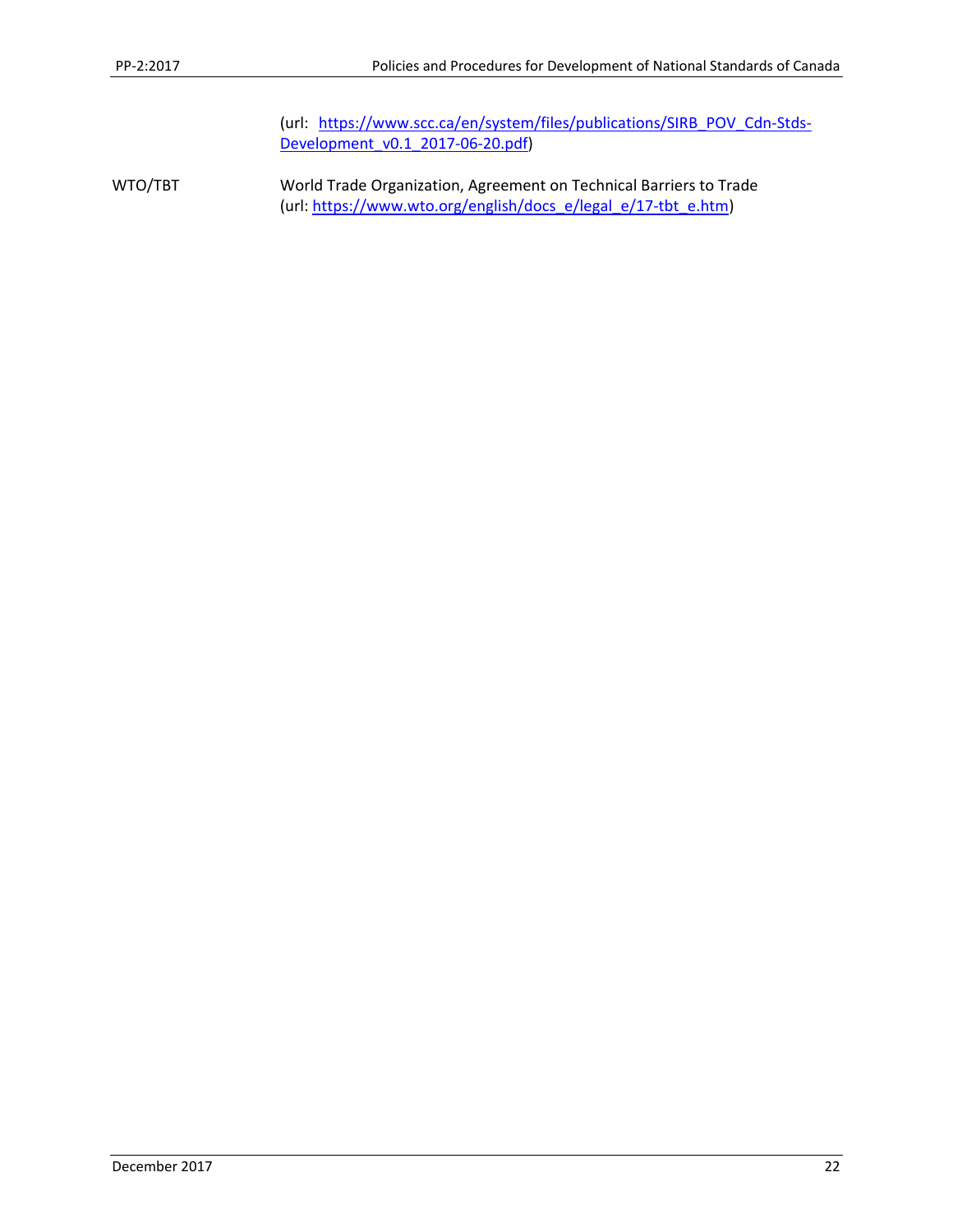# *Annex B IAPMO Standards Committees*

### **B.1 Plumbing Standards Committee**

The scope of the Plumbing Standards Committee (IAPMO "PSC") shall be the technical committee in charge of development of plumbing product standards which incorporate test procedures for assemblies, devices, fixtures, appliances and materials pertaining to plumbing and piping systems which are in the interest of protecting public health. These product standards shall include requirements for safety, health and performance, and may also include requirements such as construction, maintenance and operation of equipment and materials.

#### **B.2 Building Standards Committee**

The scope of the IAPMO Building Standards Committee ("BSC") shall be the technical committee in charge of development of building product standards which incorporate test procedures for building product assemblies, devices, and materials pertaining to building structural/component systems which are in the interest of protecting the public health. These product standards shall include requirements for safety, health and performance, and may also include requirements such as construction, installation, and maintenance.

#### **B.3 Solar Water Heating Standards Committee**

The scope of the IAPMO Solar Water Heating Standards Committee ("SWHSC") shall be the technical committee in charge of development of solar thermal product standards which incorporate test procedures for assemblies, devices, fixtures, appliances and materials pertaining to solar thermal systems which are in the interest of protecting the public health. These product standards shall include requirements for safety, health and performance. They may also include requirements such as construction, maintenance and operation of equipment and materials.